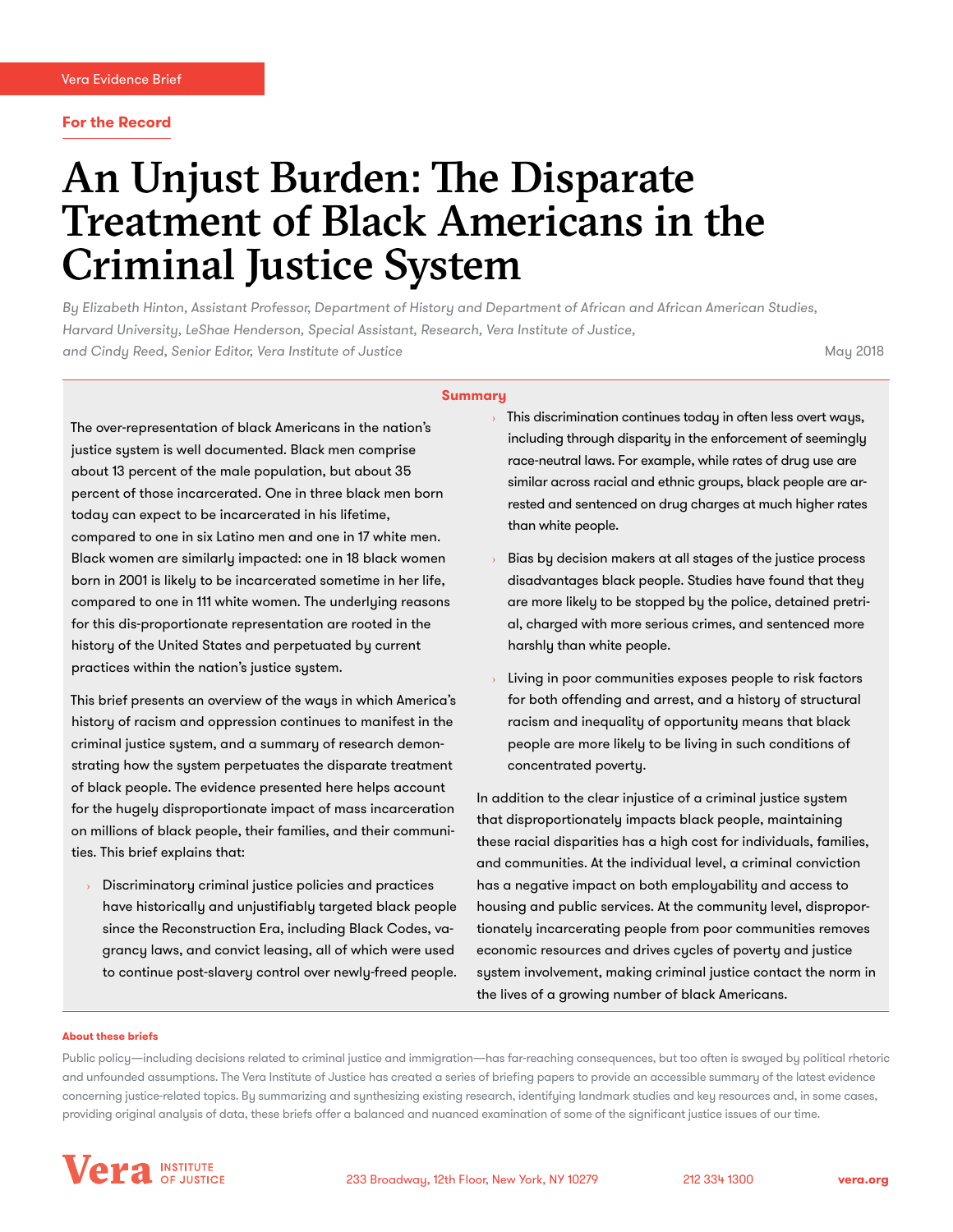## A snapshot of current disparities in incarceration

Present day disparities show that the burden of the tough on crime and mass incarceration eras has not fallen equally on all Americans, but has excessively and unfairly burdened black people. Though these disparities have narrowed in recent years, there still remains a wide gulf between black and white incarceration rates.<sup>1</sup> Black people are represented in the American criminal justice system in unwarranted numbers given their share of the population.<sup>2</sup>

- › Black men comprise about 13 percent of the U.S. male population, but nearly 35 percent of all men who are under state or federal jurisdiction with a sentence of more than one year.3
- One in three black men born in 2001 can expect to be incarcerated in his lifetime, compared to one in six Latino men and one in 17 white men.4
- $\rightarrow$  Black people are incarcerated in state prisons at a rate  $5.1$ times greater than that of white people.<sup>5</sup>
- › One in 18 black women born in 2001 will be incarcerated sometime in her life, compared to one in 45 Latina women and one in 111 white women.<sup>6</sup>
- › Forty-four percent of incarcerated women are black, although black women make up about 13 percent of the female U.S. population.7

As this brief demonstrates, these racial disparities are no accident, but rather are rooted in a history of oppression and discriminatory decision making that have deliberately targeted black people and helped create an inaccurate picture of crime that deceptively links them with criminality. (See "Black people have historically been targeted by intentionally discriminatory criminal laws," below.) They are compounded by the racial biases that research has shown to exist in individual actors across the criminal justice system—from police and prosecutors to judges and juries—that lead to disproportionate levels of stops, searches, arrests, and pretrial detention for black people, as well as harsher plea bargaining and sentencing outcomes compared to similarly situated white people. (See "Bias by criminal justice system actors can lead to disproportionate criminal justice involvement for black people" at page 7.) Underlying all of this are deep and systemic inequities that have resulted in inordinate numbers of black Americans living in overpoliced, poor communities, surrounded by economic and educational disadvantage known drivers of criminal behavior—resulting in a tenacious

cycle of criminal justice involvement for too many black individuals and their families. (See "Communities of color are disproportionately impacted by extreme poverty and its connection to crime" at page 10.)

## Black people have historically been targeted by intentionally discriminatory criminal laws

Racial disparities in the criminal justice system have deep roots in American history and penal policy. In the South, following Emancipation, black Americans were specific targets of unique forms of policing, sentencing, and confinement. Laws that capitalized on a loophole in the  $13<sup>th</sup>$  Amendment that states citizens cannot be enslaved *unless* convicted of a crime intentionally targeted newly emancipated black people as a means of surveilling them and exploiting their labor. In 1865 and 1866, the former Confederate legislatures quickly enacted a new set of laws known as the **Black Codes** to force former slaves back into an exploitative labor system that resembled the plantation regime in all but name.<sup>8</sup> Although these codes did recognize the new legal status of black Americans, in most states newly-freed people could not vote, serve on juries, or testify in court.9 **Vagrancy laws** at the center of the Black Codes meant that any black person who could not prove he or she worked for a white employer could be arrested.<sup>10</sup> These "vagrants" most often entered a system of incarceration administered by private industry. Known as **convict leasing**, this system allowed for the virtual enslavement of people who had been convicted of a crime, even if those "crimes" were for things like "walking without a purpose" or "walking at night," for which law enforcement officials in the South aggressively targeted black people.<sup>11</sup>

Northern states also turned to the criminal justice system to exert social control over free black Americans. Policymakers in the North did not legally target black Americans as explicitly as did their southern counterparts, but disparate enforcement of various laws against "suspicious characters," disorderly conduct, keeping and visiting disorderly houses, drunkenness, and violations of city ordinances made possible new forms of everyday surveillance and punishment in the lives of black people in the Northeast, Midwest, and West.<sup>12</sup> Though such criminal justice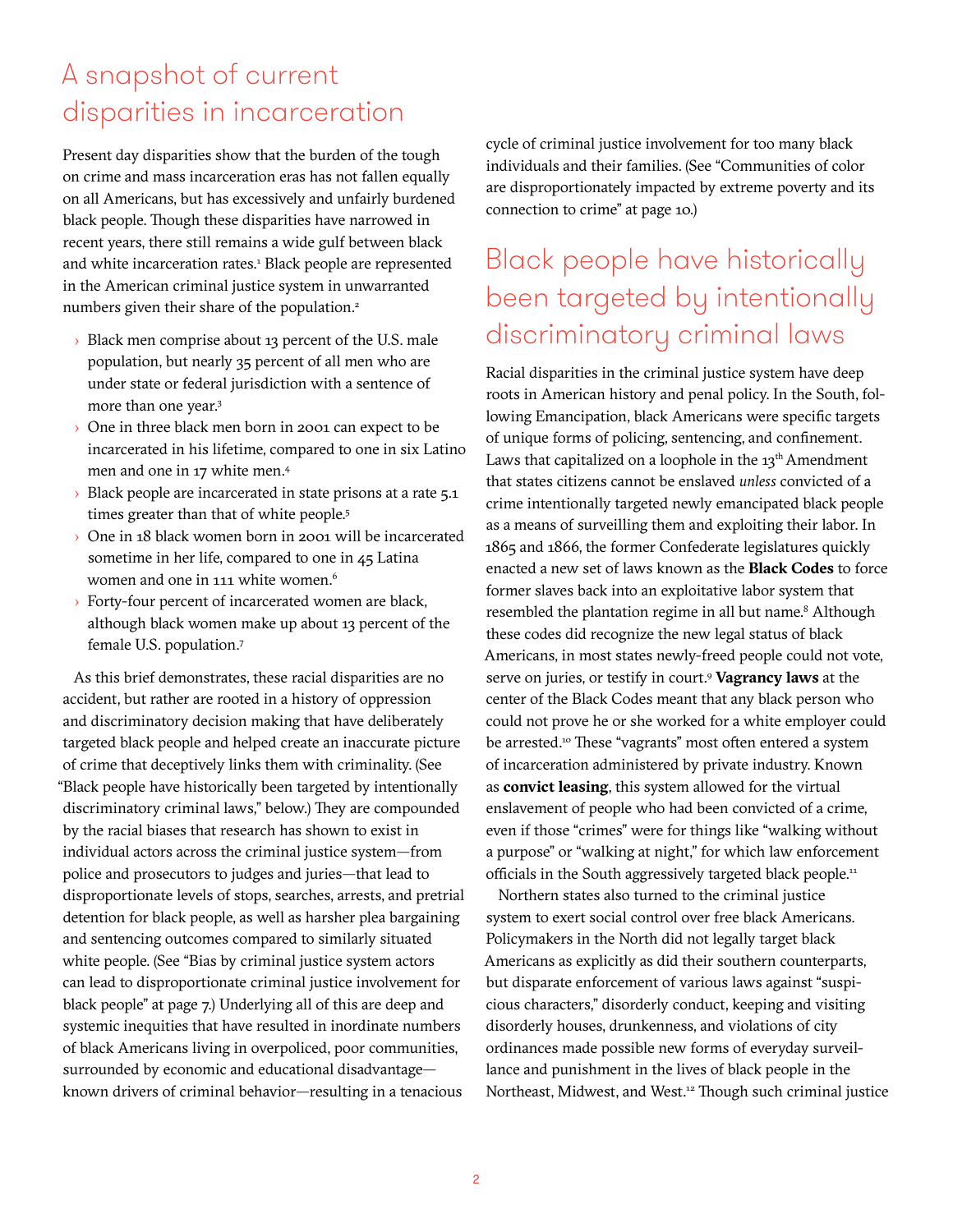involvement was based on racist policies, the results were nevertheless used as evidence to link black people and crime. After Reconstruction, scholars, policymakers, and reformers analyzed the disparate rates of black incarceration in the North as empirical "proof" of the "criminal nature" of black Americans.<sup>13</sup>

Higher rates of imprisonment of black people in both the North and South deeply informed ongoing national debates about racial differences. The publication of the 1890 census and the prison statistics it included laid the groundwork for discussions about black Americans as a distinctly dangerous population.14 Coming 25 years after the Civil War and measuring the first generation removed from slavery, the census figures indicated that black people represented 12 percent of the nation's population, but 30 percent of those incarcerated.15 The high arrest and incarceration rates of black Americans though based on the racist policies discussed above—served to create what historian Khalil Gibran Muhammad has called a "statistical discourse" about black crime in the popular and political imagination, and this data deeply informed national discussions about racial differences that continue to this day.16 Indeed, a 2010 study found that white Americans overestimate the share of burglaries, illegal drug sales, and juvenile crime committed by black people by approximately 20 to 30 percent.17 (See "The myth of black-on-black crime," on page 4.)

These distorted notions of criminality continued to shape political discourse and policy decisions throughout the 20th century. In 1965, President Lyndon Johnson declared the "War on Crime" and began the process of expanding and modernizing American law enforcement.18 Johnson made his declaration despite stable or decreasing crime levels. Perceived increases in crime in urban centers at the time may be tied in part to changes in law enforcement practices and crime reporting as jurisdictions vied for newly-available federal funding for law enforcement under his initiatives.19 Nevertheless, a discourse about high crime in urban areas areas largely populated by black people—had taken hold in the national consciousness.<sup>20</sup>

Statistics linking black people and crime have historically overstated the problem of crime in black communities and produced a skewed depiction of American crime as a whole.<sup>21</sup> The FBI's Uniform Crime Report—one commonly cited source for U.S. crime statistics—fails to measure criminal justice outcomes beyond the point of arrest, and thus does not account for whether or not suspects are convicted.<sup>22</sup> In the 1970s, black people had the highest rate of arrest for the crimes of murder, robbery, and rape—crimes that also

had the lowest percentage of arrestees who were eventually convicted.<sup>23</sup> Yet statistical data on crime based on arrest rates deepened federal policymakers' racialized perception of the problem, informing crime control strategies that intensified law enforcement in low-income communities of color from the 1960s onwards.<sup>24</sup> For instance, in trying to understand where and when certain crimes occur, researchers from the National Commission on Law Enforcement and Administration of Justice spoke only with law enforcement agencies and officers stationed in low-income black communities. This skewed the data—which intentionally ignored the disproportionate police presence in these neighborhoods as well as delinquency among middle class, white, young men—yet was used to craft strategies for the War on Crime, such as increased patrol and surveillance in low-income communities of color.<sup>25</sup>

## Even present-day race-neutral laws and policies can have disparate impacts on black people

Legislators in the United States no longer explicitly write laws in the racially discriminatory manner that marked the Reconstruction Era. But even laws that are neutral on their face can disparately impact black people.<sup>26</sup> The "War on Drugs," for example, inspired policies like drug-free zones and habitual offender laws that produced differential outcomes by race.

› **Drug-free zone laws** prohibit the use or sale of drugs in proximity of certain protected areas like schools, playgrounds, parks, and public housing projects.<sup>27</sup> Those who use or sell drugs within a certain distance from these areas typically receive punitive sentences, such as mandatory minimums (up to eight years in some states), sentence enhancements (which allow judges to increase a person's sentence beyond the normal range), or doubling of the maximum penalty for the underlying offense (as in Washington, DC).<sup>28</sup> Because of residential segregation—which pushes low-income black people to high density areas of the city and white people often to less dense suburbs—coupled with the high density of the neighborhoods where schools in urban areas are located, people of color are disproportionately impacted by these laws.29 In Massachusetts, for instance, a 2004 review of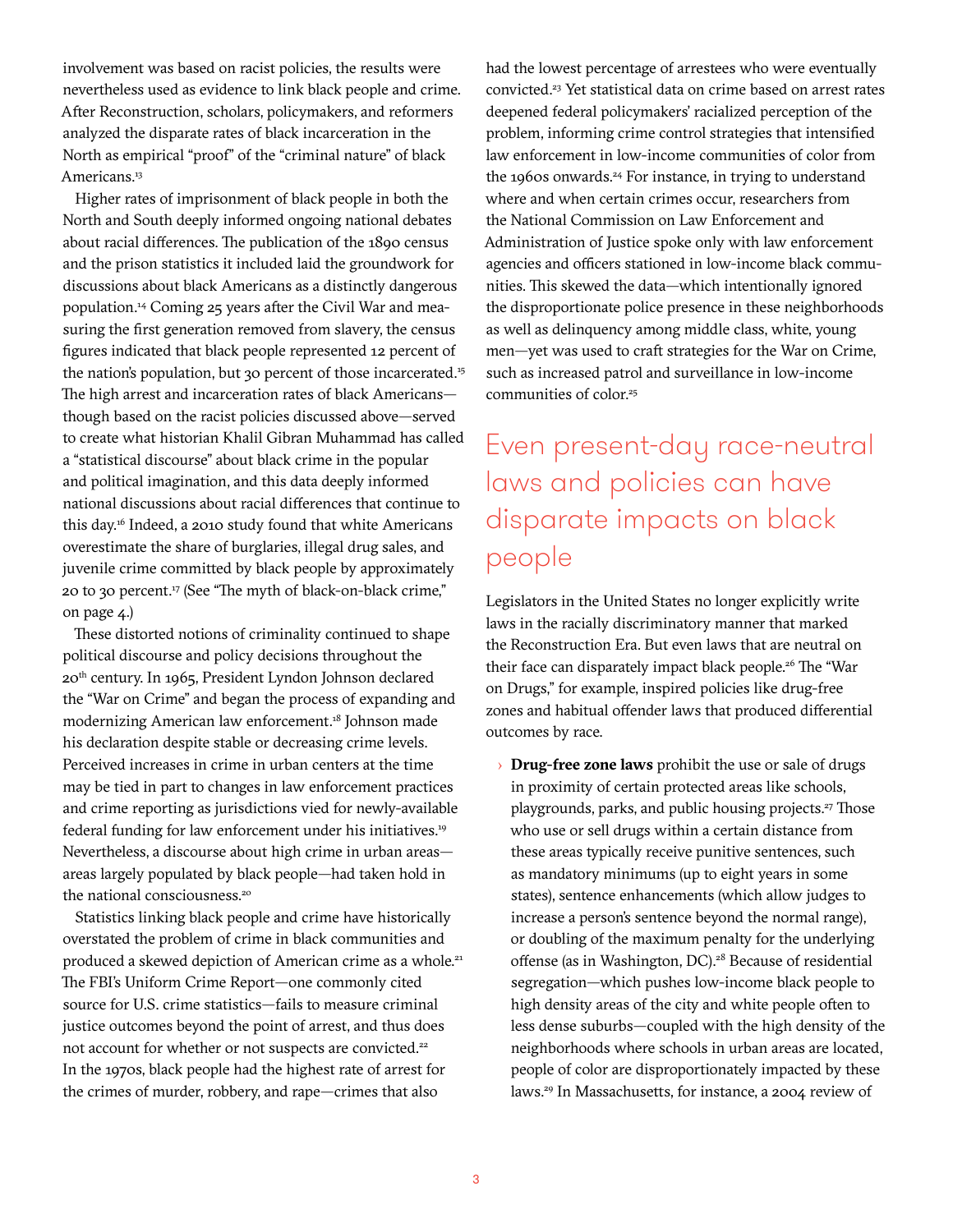#### **The myth of "black-on-black" crime**

The notion that black people commit violence against other black people at greater levels than do members of other racial and ethnic groups is sometimes colloquially referred to as "black-on-black crime." The term was originally used by those in the black community to express concerns about the safety of their neighborhoods, but has been wielded more broadly by the media and observers to portray violent crimes committed by black people.<sup>d</sup> Recently, the term has been invoked to counter #BlackLivesMatter protests of police shootings of black men by suggesting that the "real" problem is black men shooting each other.<sup>b</sup> These notions of criminality have consequences. Studies have shown that "people with racial associations of crime are more punitive regardless of whether they are overtly racially prejudiced," making them more likely to support policies such as the death penalty.<sup>c</sup>

But the notion that black-on-black intraracial violence is greater than intraracial violence for other groups is not borne out by statistics. A report from the Bureau of Justice Statistics found that *most* violence occurs between victims and offenders of the same race, regardless of race: 57 percent of the nearly 3.7 million reported violent crimes committed against white victims were perpetrated by white offenders; while of the 850,720 reported violent crimes committed

against black victims, 63 percent were committed by black people.<sup>d</sup> Nor is there an epidemic of black-on-black violence: the rate of both black-on-black and white-on-white nonfatal violence declined 79 percent between 1993 and 2015.<sup>e</sup> The number of homicides involving both a black victim and black perpetrator fell from 7,361 in 1991 to 2,570 in 2016.<sup>f</sup>

The myth of black-on-black crime is likely fostered at least in part by the way that crime is measured. Federal government crime reporting portrays a skewed picture of the relationship between race and offending. The FBI's Uniform Crime Report, which is considered the official measure of the national crime rate, has always emphasized street crime to the exclusion of organized and white-collar crime.<sup>9</sup> As such, the figures that inform law enforcement strategies and priorities tend to reflect the crimes committed by low-income and unemployed Americans who, in part because of structural inequalities, are disproportionately black. (See "Communities of color are disproportionately impacted by extreme poverty and its connection to crime" at page 10.) To the extent that black-on-black crime exists, it is better understood as a function of structural racism that has led to more black people living in conditions of concentrated poverty than as an inherently racial issue.

a For an overview of the history and usage of the phrase "black-on-black crime," see Brentin Mock, "The Origins of the Phrase 'Black-on-Black Crime,'" CityLab, June 11, 2015, https://perma.cc/8267-8442. Also see Zhai Yun Tan, "What Does 'Black-on-Black Crime' Actually Mean?" *Christian Science Monitor*, September 22, 2016, https://perma.cc/85Q2-TURC.

b Heather MacDonald, "New Data: It's Still about Black-on-Black Crime," *National Review*, December 12, 2014, https://perma.cc/JP6G-K83X; and Alexandrea Boguhn, "Right-Wing Media Push 'Black-on-Black' Crime Canard to Deflect from Ferguson Police Shooting," Media Matters for America, August 18, 2014 (collecting news articles), https://perma.cc/LUB4-2SHE. Also see Jamelle Bouie, "The Trayvon Martin Killing and the Myth of Black-on-Black Crime," Daily Beast, July 15, 2013, https://perma.cc/5SUB-CA34.

<sup>e</sup> Nazgol Ghandnoosh, *Race and Punishment: Racial Perceptions of Crime and Support for Punitive Policies (Washington, DC: The Sentencing Project, 2014), 19,* https://perma.cc/PW6M-CSQA.

d Rachel E. Morgan, *Race and Hispanic Origin of Victims and Offenders, 2012-15* (Washington, DC: Bureau of Justice Statistics, 2017), 2, https://perma.cc/4XNR-3DKX. Also see David Neiwart, "White Supremacists' Favorite Myths about Black Crime Rates Take Another Hit from BJS Study," Southern Poverty Law Center, October 23, 2017, https://perma.cc/2CK7-5QEF.

e Morgan, *Race and Hispanic Origin of Victims and Offenders* (2017), at 4.

f For 1991 figures, see James Alan Fox and Marianne W. Zawitz, *Homicide Trends in the United States* (Washington, DC: BJS, 2010) (trends by race), https://perma.cc/ TFD2-8QRD. For 2016 figures, see Federal Bureau of Investigation, "2016 Crime in the United States: Expanded Homicide Data Table 3," https://perma.cc/4UFN-KUK7.

g See Federal Bureau of Investigation, "Uniform Crime Reporting Statistics: UCR Offense Definitions," https://perma.cc/2ZTB-ASCK.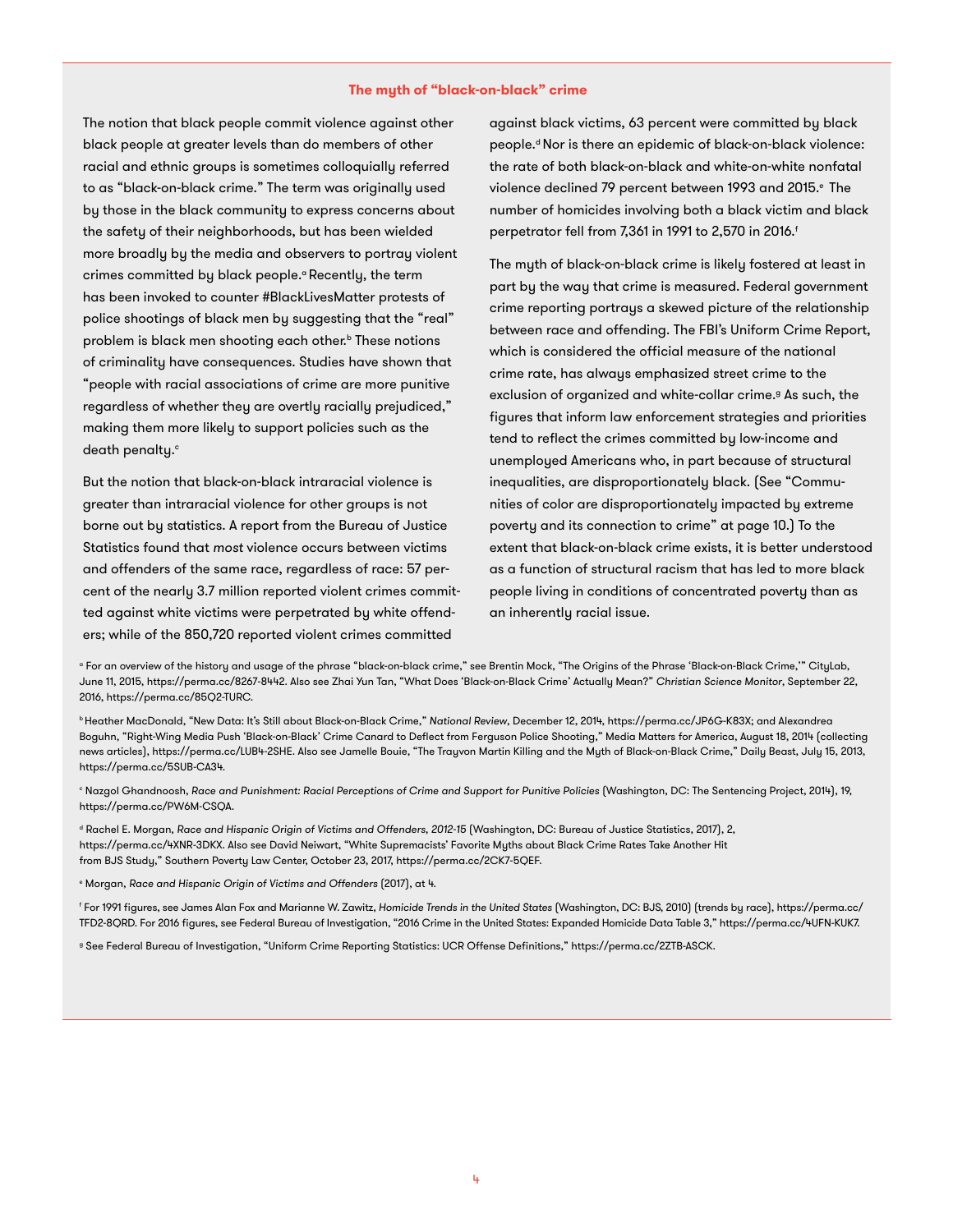sentencing data showed that black and Latino people accounted for 80 percent of drug-free zone convictions, even though 45 percent of those arrested statewide for drug offenses were white.<sup>30</sup>

- › **Habitual offender and "three strikes" laws** penalize individuals with repeat offenses more harshly, typically increasing the sentence length for each conviction.<sup>31</sup> Under these laws, individuals charged with seemingly minor crimes, like possession of a controlled substance, can incur significantly enhanced sentences.32 More and deeper criminal justice system involvement of black people is driven by overpolicing (see discussion of proactive policing, below), which leads to more arrests for black people; bias by criminal justice system actors (see "Bias by system actors can lead to disproportionate criminal justice involvement for black people**"** at page 7), which leads to more convictions; and structural inequality (see "Communities of color are disproportionately impacted by extreme poverty and its connection to crime" at page 10), which surrounds black people with the drivers of criminal behavior. Disproportionate numbers of black people are ensnared in the criminal justice system on multiple occasions, setting them up to be subject to the harsh impact of these laws.<sup>33</sup>
- › Location-based proactive policing practices like **hot spots policing** increase preventive police patrols in "micro-geographic locations" determined by data to have high concentrations of crime.<sup>34</sup> Such practices arose in response to violent crime in the 1980s and 1990s, and were combined with policing strategies like **zero tolerance** and the "**broken windows**" model, which focused police efforts on low-level quality-of-life crimes like public drunkenness, loitering, or littering under a theory that eliminating such small-scale disorder would also decrease more serious offenses.35 Such strategies can disparately impact communities of color. In one study of law enforcement and open-air drug markets—places where drugs are sold in the open, typically outdoors or out of cars—in Seattle, researchers found that police officers are more likely to target such markets because the drug trade is visible and easier to access.<sup>36</sup> Even so, the study found that police targeted black open-air markets over white ones.37 A similar study using the same data calculated both the percentage of people who delivered drugs who were black and white, as well as the percentages of drug-related arrests based on race. Researchers found that black people represented about 47 percent of those delivering crack cocaine, but 79 percent of those arrested;

while white people constituted about 41 percent of those delivering the drug, but only 9 percent of those arrested.<sup>38</sup>

Moreover, a 2018 report on proactive policing concluded that the targeting of physical locations that are deemed high risk by police data is likely to lead to "large racial disparities in the volume and nature of police-citizen encounters."39 According to legal scholar Jonathan Simon, this strategy to reduce violent crime "produced its own racially neutral rationale for targeting neighborhoods of high poverty and crime, which were generally almost 100 percent Black or Black and Hispanic."40 For example, a 2016 NYPD inspector general's report found that "the rate of quality-of-life enforcement in precincts citywide was positively correlated with higher proportions of black and Hispanic residents…."41

One well-known example of the disproportionate effect of race-neutral laws is New York's experiment with enhanced sentencing for drug offenses.<sup>42</sup> In 1973, New York State enacted the so-called "**Rockefeller drug laws**," a set of statutes that established mandatory minimum prison sentences for felony drug convictions.<sup>43</sup> Under these laws, someone convicted of selling two ounces—or possessing four ounces—of heroin, morphine, opium, cocaine, or marijuana faced a minimum of 15 years in prison.44 The statutes provide a stark example of the ways in which laws written in race-neutral terms can still impact people of different racial groups in markedly different ways. Research on the impacts of the Rockefeller drug laws, and later reforms to them, has found the following:

- › The number of people incarcerated for drug offenses in New York State grew from 1,488 to 22,266 between 1973 and 1999—a nearly 15-fold increase—due in part to these laws.45
- $\rightarrow$  That impact did not fall equally on people of all races. In 2001, for every one white male aged 21 to 44 incarcerated under the Rockefeller Laws, 40 black males of similar age were incarcerated for the same offense.<sup>46</sup>
- › A study of 2009 reforms to the Rockefeller drug laws found that removing mandatory minimum sentences and increasing access to treatment reduced racial disparities in prison sentences and decreased rates of re-arrest. However, following the reforms, black people arrested on felony drug charges were still nearly twice as likely to receive a prison sentence compared to similarly situated white people.<sup>47</sup>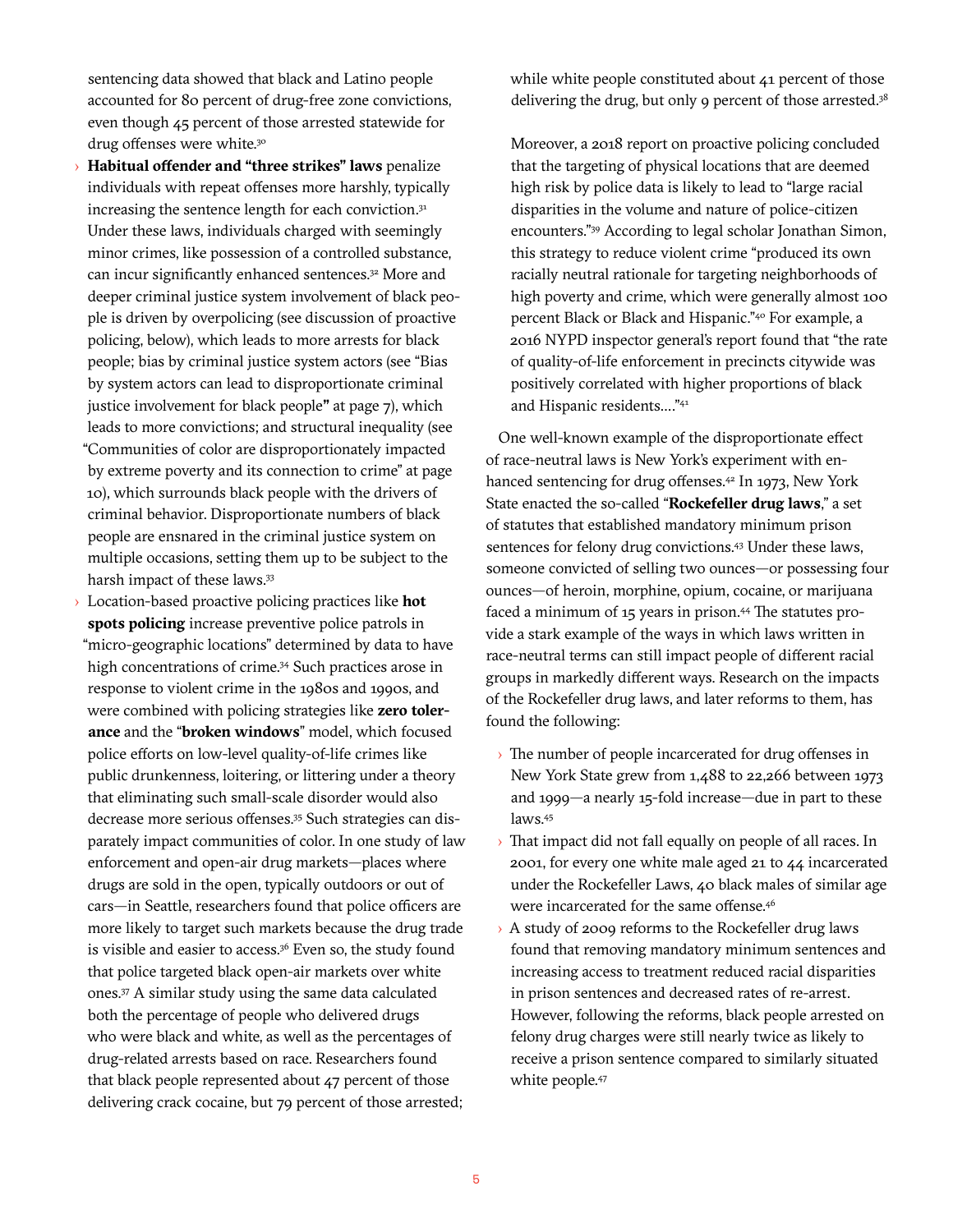### **Drug laws: A case study in disparate impact**

Drug offending provides an important case study because information from public surveys consistently demonstrates that rates of drug use are fairly consistent across racial and ethnic groups. However, the practices of law enforcement agencies and the courts have led to widely disparate outcomes depending on a person's race. Black people make up about 13 percent of the U.S. population and 15 percent of drug users who are

18 years old or older. Yet 27 percent of those arrested for drug possession and distribution, 38 percent of those federally-sentenced for drug-related crimes, and 33 percent of those sentenced by states for drug-related crimes, are black. (See Figure 1, below.) In other words, the risk of incarceration in the federal system for someone who uses drugs monthly and is black is more than seven times that of his or her white counterpart.

### Figure 1



### **Racial disparities in drug arrests and sentencing, 2016**

Sources: Adapted from Lawrence D. Bobo and Victor Thompson, "Racialized Mass Incarceration: Poverty, Prejudice, and Punishment" in *Doing Race: 21 Essays for the 21st Century*, edited by Hazel Rose Markus and Paula M. L. Moya (New York: Norton, 2010), 322-55. U.S. population data from the U.S. Census Bureau, American Community Survey, 2015. Monthly drug users data from the Substance Use and Mental Health Services Administration, *Results from the 2016 National Survey on Drug Use and Health: Detailed Tables*. Drug arrest data from Federal Bureau of Investigation, Uniform Crime Reports, Crime in the United States, 2016. Prison sentences data from E. Ann Carson, *Prisoners in 2016* (Washington, DC: U.S. Bureau of Justice Statistics, 2018).

New York's laws were the first in a wave of similar policies across the country. The federal government—and many states—enacted mandatory minimums that called for longer sentences for crack cocaine offenses—a drug more heavily used among black people—over powder cocaine—a drug more commonly used among white people.<sup>48</sup> Combined, these drug laws contributed to substantial growth in the number of black people behind bars and the extreme racial disparities that characterize jails and prisons across the United States today.49 (See "Drug laws: A case study in disparate impact," above.)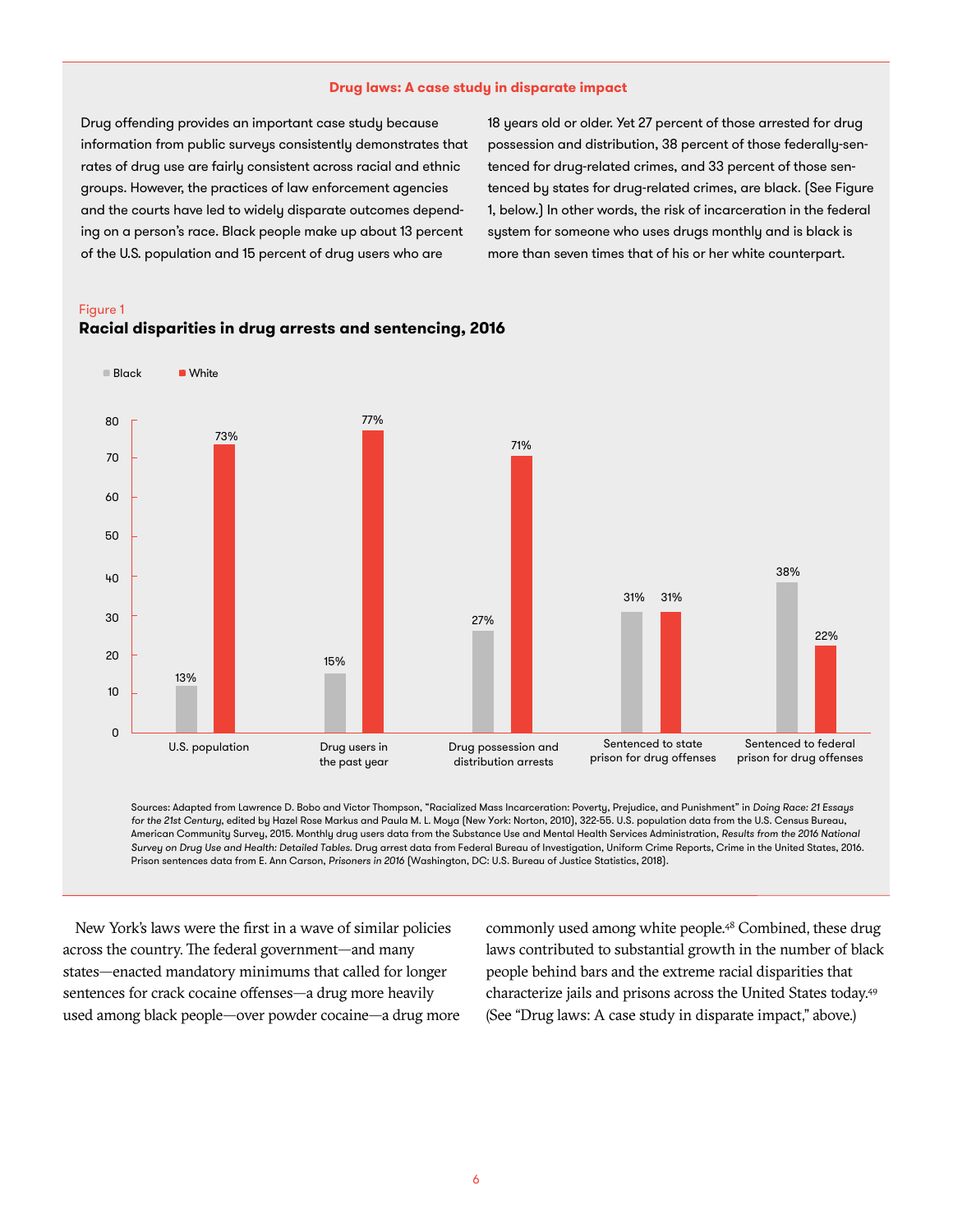## Bias by system actors can lead to disproportionate criminal justice involvement for black people

Beyond laws and policies that disparately impact black people, the bias of individual actors in the criminal justice system—police, prosecutors, judges, and juries—can further disproportionately involve black people, leading to more frequent stops, searches, and arrests, as well as higher rates of pretrial detention, harsher plea bargaining outcomes, and more severe sentences than similarly situated white people. Some of this bias may be the result of overt racism but, more often, it manifests as implicit bias. Implicit bias is the "automatic positive or negative preference for a group, based on one's subconscious thoughts," which can produce discriminatory behavior even if individuals are unaware that such biases form the bases of their decisions.<sup>50</sup> Implicit bias affects everyone, but is of particular import when it results in unequal treatment by criminal justice actors.<sup>51</sup> Such biases impact individual stages of the process, like policing, and also accumulate over multiple stages, through case processing, prosecution, and disposition.<sup>52</sup> The cumulative effect of such individual biases contributes to disproportionately negative outcomes for black Americans.

### Studies have found police are more likely to stop, search, and arrest black people

Because police are the gateway to the court and prison systems, understanding how bias affects policing practices is critical to understanding larger racial disparities in American criminal justice. Studies have shown that police officers can hold implicit biases that affect their decisions toward black individuals*.* 53 For example, a 2004 study found that when police officers were asked "who looks criminal?" and shown a series of pictures, they more often chose black faces than white ones.<sup>54</sup> Likewise, in another 2004 study, researchers primed police officers to think about crimes using words like "violent," "stop," and "arrest," then showed them a series of photographs. The study found that once primed, the officers focused more quickly on black male faces and remembered those faces to have features that have been considered to be stereotypically black—such as a broad nose, thick lips, and dark skin.55

The best available evidence suggests that police bias toward black Americans, coupled with strategic decisions to deploy certain law enforcement practices—like hot spots policing more heavily in black communities, increases the likelihood of encounters with police and negative outcomes like stops, searches, use of force, and arrest.<sup>56</sup>

- › Studies on police use of force reveal that black people are more likely than white people to experience use of force by police. A study of police use of non-fatal force from 2002 to 2011 found that in street stops, 14 percent of black people experienced non-fatal force compared to 6.9 percent of white people stopped by the police.<sup>57</sup>
- $\rightarrow$  Studies have found that police are more likely to pull over and search black drivers despite lower contraband hit rates. In a study of investigatory traffic stops in Kansas City among drivers under 25 years old, 28 percent of black men and 17 percent of black women were pulled over in 2011 for an investigatory stop, compared to 13 percent of white men and 7 percent of white women.<sup>58</sup> In 2016, a Police Accountability Task Force in Chicago found that police searched black and Latino drivers four times as often as white drivers. However, police found contraband on white drivers twice as often as black and Latino drivers.59 In a similar study in 2017 at Stanford University, researchers developed a "threshold test" to quantify how officers initiate searches. The study found that police in North Carolina employ a lower search threshold to black and Latino people than they do to white people and Asian people, searching 5.4 percent of black people pulled over compared to 3.1 percent of white people.<sup>60</sup>
- $\rightarrow$  Studies have shown similar disparities in police pedestrian stops. A study of 125,000 pedestrian stops by police in New York City found black people were stopped more than 23 percent more often than white people—even when controlling for "race-specific estimates of crime" representing over half of the stops and only 26 percent of the city's population.<sup>61</sup> Moreover, stops of black people were also less likely to lead to an arrest.<sup>62</sup>
- Studies have also shown that police are more likely to arrest black people. A meta-analysis of 23 research studies that focused on the relationship between race and the likelihood of an arrest between 1977 and 2004 found that black people were more likely to be arrested than their white counterparts, even when controlling for factors like the seriousness of the offense and the suspect's prior record.<sup>63</sup> Similarly, a study of the 1997 National Longitudinal Survey of Youth data found that after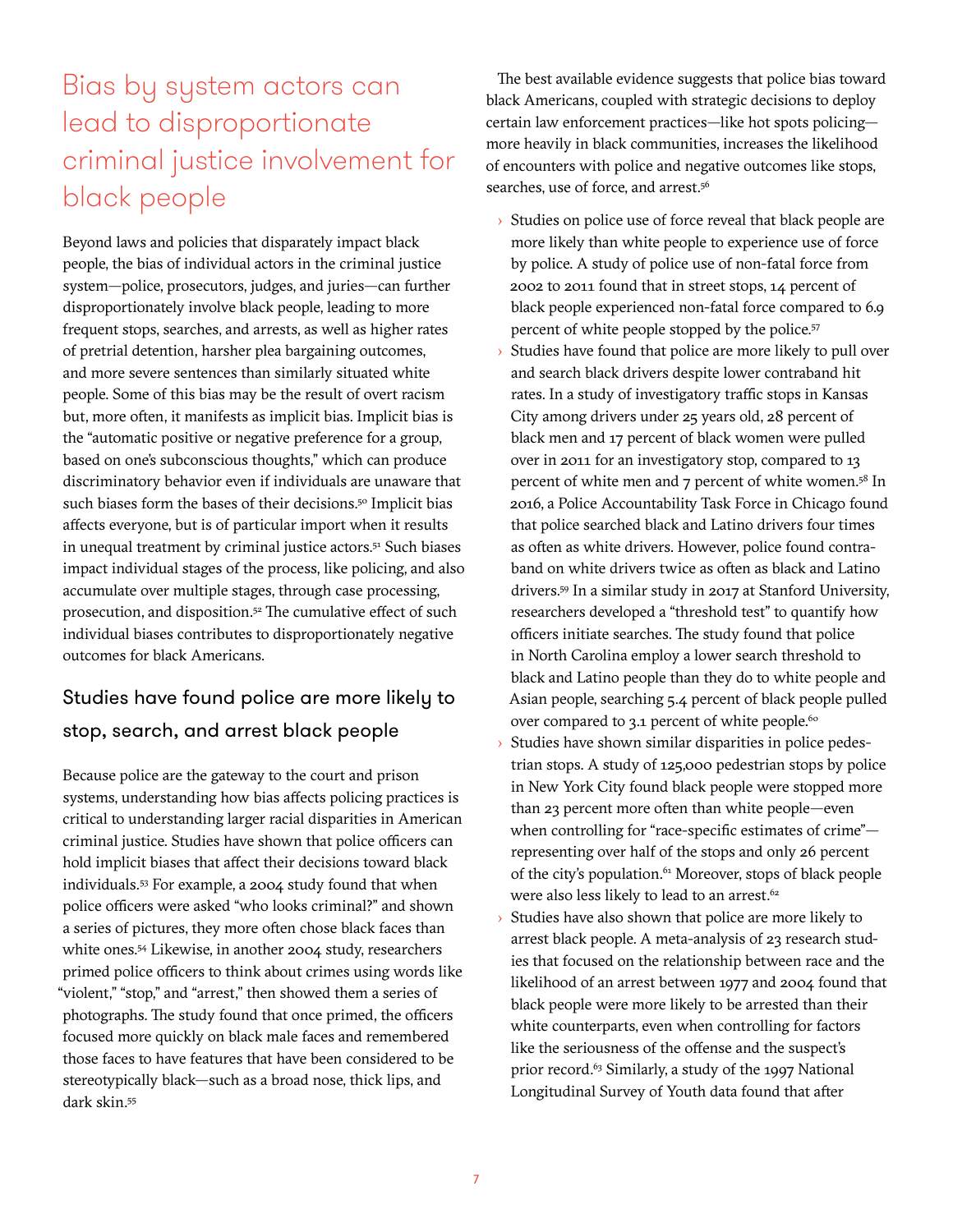controlling for differences in drug offending, non-drug offending, and neighborhood context, racial disparities in drug-related arrests still persist. This finding suggests that just being black significantly raises one's chances of arrest.<sup>64</sup> Moreover, a 2010 ACLU study found that black people were 3.7 times more likely to be arrested for marijuana possession than white people, even though both groups use the drug at similar rates.<sup>65</sup>

### Prosecutor bias can lead to harsher outcomes for black people

Biased decision making by prosecutors also negatively impacts people of color. Prosecutors hold a particularly outsized role in the criminal justice process, with discretionary decision-making power over charging and plea bargains.<sup>66</sup> Their recommendations also can anchor courtroom discussions about pretrial detention, bail amounts, and sentencing. $67$ Research shows that bias can affect how prosecutors exercise their discretion in the cases of black people.<sup>68</sup>

- › A 2012 review by the Vera Institute of Justice of 34 studies looked at the effect of prosecutorial decision making on racial disparities in sentencing and at five other discretion points.69 A greater number of studies found that people of color are more likely to be prosecuted, held in pretrial detention, and to receive other harsh treatment.<sup>70</sup>
- > A 2013 study found that federal prosecutors are more likely to charge black people than similarly situated white people with offenses that carry higher mandatory minimum sentences.<sup>71</sup> A 2006 study found that state prosecutors are more likely to charge black people under habitual offender statutes than similarly-situated white people.<sup>72</sup>
- Implicit bias can also impact the plea bargaining phase, by which the vast majority of criminal cases are resolved.<sup>73</sup> A 2017 study of more than 48,000 misdemeanor and felony cases in Wisconsin between 2000 and 2006 found that white people were 25 percent more likely to have their top charge dropped or reduced by prosecutors than black people.74 Disparities were especially glaring when misdemeanor cases only were considered: white people were nearly 75 percent more likely than black people to see all misdemeanor charges carrying a potential sentence of incarceration dropped, dismissed, or amended to lesser charges.75 The result of these disparities is that black people originally charged with misdemeanors are not only more likely to be convicted, they are more likely to be sentenced to incarceration than white people.

### Judicial bias can lead to worse criminal justice outcomes for black people

Judges too have been found to hold implicit biases that can impact their treatment of the black people whose cases are before them. For example, a 2009 study of judges' implicit biases found that white judges were more motivated to be fair when they were told that the accused was black.<sup>76</sup> When not explicitly told the race of the defendant, but primed with cues that implied the defendant was black, judges imposed moderately harsher sentences.77 Because judges oversee every stage of the court process, their biases can lead to harsher outcomes at multiple discretion points in a case, from pretrial detention through sentencing.78

- › A 2009 study of drug offense convictions in three U.S. district courts found that black people had higher odds of pretrial detention than white people. Moreover, those charged for offenses related to crack cocaine—a charge more common among black people than white people—were more likely to be held pretrial than those charged for offenses involving powder cocaine. Whether a defendant is held pretrial has downstream effects on sentencing: this study found that men who were in custody during their sentencing hearings received sentences about eight months longer on average than those who were released before their hearings.79
- › A 2013 review of 50 years of studies on racial disparities in bail practices found that black people are subject to pretrial detention more frequently, and have bail set at higher amounts, than white people who have similar criminal histories and are facing similar charges. Studies documented this disparity in state and federal cases as well as juvenile justice proceedings, and in all regions of the country.<sup>80</sup>
- In a review of 40 studies into the linkage between race and ethnicity and sentencing severity, researchers found that at both the state and federal levels, black people were more likely to receive more severe sentences than their white counterparts. This finding holds true even when controlling for differences in criminal histories and the effects of policies that have a disparate impact on people of color, like the drug laws and hot spots policing practices discussed above. $81$  Moreover, a 2005 analysis of 40 studies on racial disparities in sentencing at the state and federal levels found that 43 percent of studies at the state level and 68 percent at the federal level reported direct racially discriminatory sentencing outcomes, impacting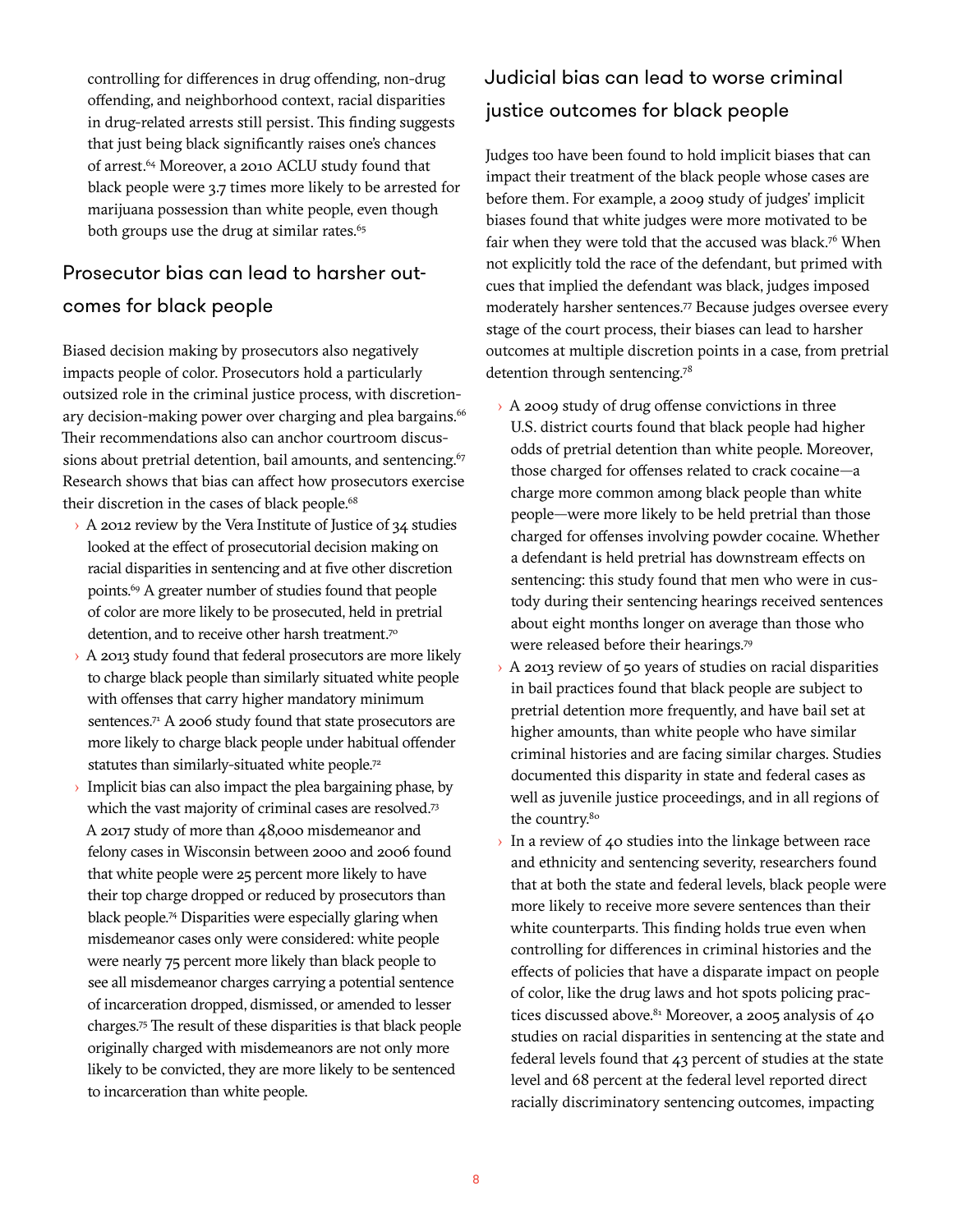both the initial decision to incarcerate and the length of any ultimate sentence to incarceration.<sup>82</sup>

- $\rightarrow$  A study of capital cases in Philadelphia found that when the victim was white and the accused black, defendants who were perceived to have a more "stereotypically Black appearance" were more than twice as likely to receive a death sentence as black people on trial who were perceived as less so. The accused person's appearance made no difference, however, when both the victim and the accused were black.<sup>83</sup>
- Multiple studies demonstrate the impact of skin color on sentencing, with lighter-skinned black people often receiving more lenient treatment and darker-skinned black people receiving more punitive sentences. For instance, when controlling for the type of offense, socioeconomic status, and demographic indicators among a subset of incarcerated men in Georgia from 1995 to 2002, dark-skinned black men received prison sentences a year-and-a-half longer—and the lightest-skinned black men about three-and-a-half months longer—than their white counterparts.<sup>84</sup> A 2015 study of men facing firsttime felony charges found that darker-skinned black men received sentences that were, on average, 400 days longer than their white counterparts, while medium-skinned black men received sentences about 200 days longer than their white counterparts. On average, black men received a sentence  $270$  days longer than white men.<sup>85</sup>
- $\rightarrow$  A study of cases in which men were charged with felony crimes in urban U.S. counties in 2000 found that black defendants were more likely to be detained pretrial; that pretrial detention impacted the likelihood of a guilty plea for black, white, and Latino defendants; and that both detention and guilty pleas affected sentence outcomes. Taken together, the effects of cumulative bias increased the probability that the average black person charged with a felony would go to prison by 26 percent.<sup>86</sup>

### Studies have found evidence of racial bias against black people in jury verdicts and sentencing

The potential racial bias of jurors in criminal cases has been examined in studies using archival analysis of case verdicts, post-trial juror interviews, and mock jury experiments in which researchers can randomly assign subjects to "juries" and control for and isolate variables of interest. $87$  Such studies have examined both the impact of the racial composition of juries on sentences, as well as the effect of the defendant's

race on jurors' decision making. The results are complex and the scholarship is incomplete, and while some research attributes racial discrimination by jurors to a bias against defendants who belong to a race different than their own, studies do show evidence that implicit bias may influence white jurors in some cases where the accused is black.<sup>88</sup>

- › In a 2003 review of empirical research on race and juries, the authors found complex relationships between implicit juror bias and a defendant's race depending on the type of case at issue. In studies that used summaries of trials that were more "racially charged," like a summary of the O.J. Simpson case, white mock jurors appeared less likely to exhibit bias. When studies used trials that were not racially charged, racial biases were found, suggesting that the white mock jurors were motivated to appear less racist the more racially salient the case before them.<sup>89</sup>
- › A 2005 meta-analysis of 34 studies on mock jury verdict decisions and 16 studies on mock juror sentencing decisions found a notable effect of racial bias on mock jurors' decision making. The study shows that mock jurors are more likely to render both guilty verdicts and longer sentences to defendants whose race differsd from their own, suggesting that jurors are more lenient toward members of their own racial groups.<sup>90</sup>
- › A 2010 study found that mock jurors showed racial bias toward darker-skinned individuals, evaluating ambiguous evidence as a greater indication of guilt than they did for lighter-skinned people. Moreover, when asked to rate the defendant's level of guilt on a scale of 1 to 100, mock jurors perceived the darker-skinned individuals to be more guilty than lighter-skinned individuals. Perhaps most notably, the study found that many mock jurors could not recall whether the defendant was a lighter- or darker-skinned individual, implying that the defendant's skin tone was not consciously, but rather implicitly, considered in their evaluation of guilt. These findings held true regardless of the race of the mock juror (though none of the jurors were black).91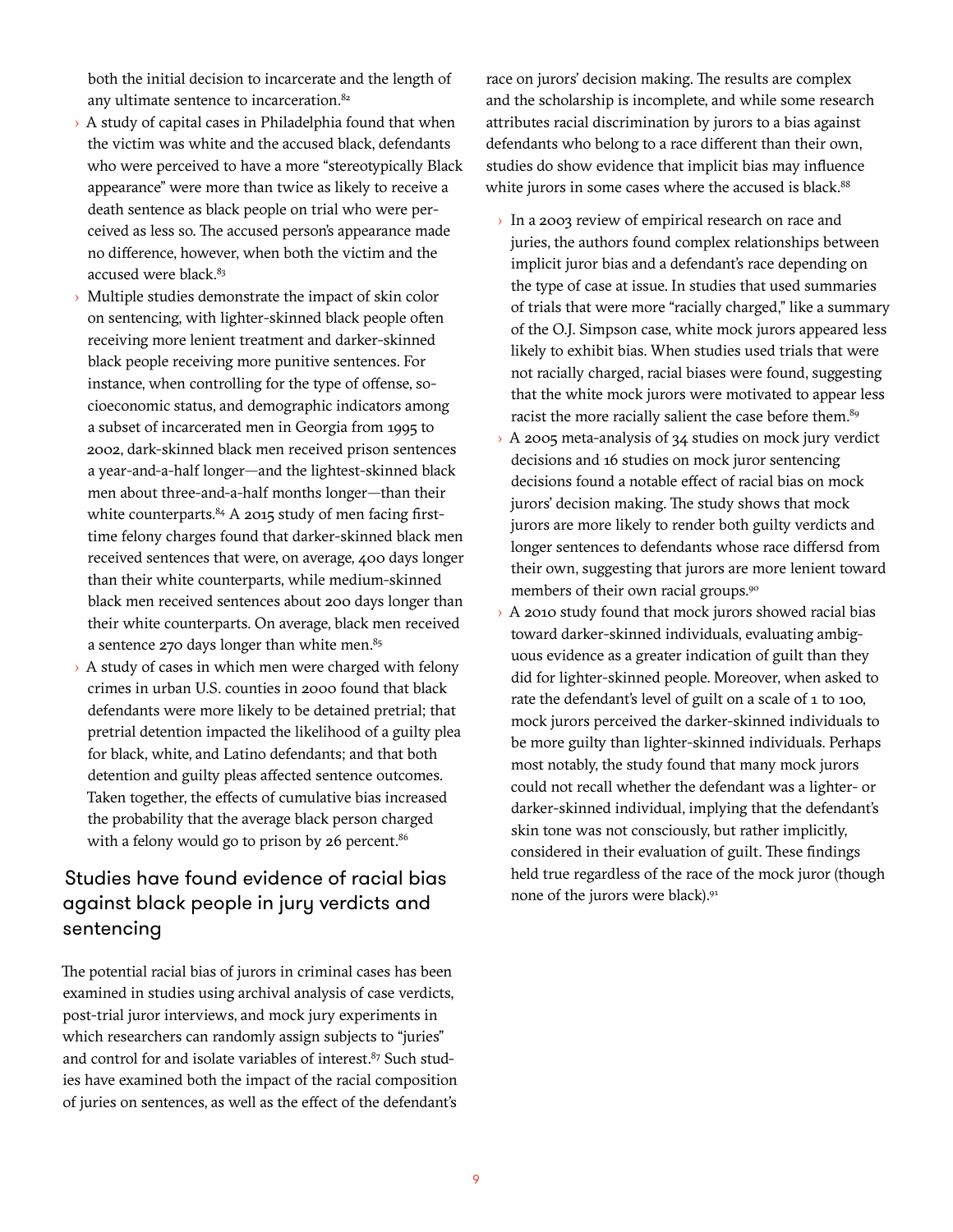## Communities of color are disproportionately impacted by extreme poverty and its connection to crime

The historical legacy of slavery and racist policymaking and norms in America has had significant and long-lasting effects on racial inequality. Research shows that well after slavery ended, de-industrialization, discriminatory housing practices known as red-lining, and white flight from neighborhoods as black families migrated north pushed large numbers of black people into poverty, perpetuating economic inequalities between white and black people.<sup>92</sup> These neighborhoods are characterized by an extreme concentration of disadvantage where formal employment opportunities and access to quality education are limited, and neighborhood resources are scarce. 93

While these factors describe the structural realities of extreme poverty, they are also known drivers of criminal conduct, independent of race or ethnicity.94 Researchers have found higher levels of violent crime in poor urban neighborhoods, regardless of race. Studies demonstrate that when white men are living in an environment characterized by poverty, unemployment, and single-parent households, they are more likely to commit homicide and other violent crimes than black men confronting a similar set of structural impediments.95

But the realities of poverty disproportionately affect black people: 22 percent of black people lived in poverty in 2016, compared to approximately 9 percent of white people.<sup>96</sup> Thus, higher rates of poverty and the cumulative effects of structural racism mean black people are exposed to the structural risk factors that make crime more likely at greater rates than their white counterparts. Compounded with justice system laws and practices that have disparate impacts and bias among justice system actors, discussed above, black people are consequently arrested for certain crimes at higher rates.97 Put differently, racial disparities in the justice system are deeply rooted in historical racism that manifests today in structural inequalities—from the differences in the quality of education to unemployment rates to household wealth.<sup>98</sup>

The criminal justice system does not only punish those accused and convicted of crimes. With such large numbers of black Americans being arrested and incarcerated, it also impacts entire communities. The widening reach of the criminal justice system in low-income communities of color—including higher rates of arrest and incarceration—further depletes resources and social capital in these places, perpetuating poverty and criminal justice involvement.

- › **Parental incarceration is now commonplace for black children.** One in 25 white children born in 1990 had an incarcerated parent at some point during childhood, compared to one in four black children.99 The negative impact of having an incarcerated parent can include criminal justice involvement, behavioral health issues, low educational attainment, and lack of economic resources.<sup>100</sup>
- › **Disparities in incarceration of black men impacts women and families.** With such high incarceration rates for black men, women are often left to raise children alone while their partners cycle in and out of jail and prisons, increasing the number of households within communities of color headed by women and single parents or individual family members.<sup>101</sup> Beyond the economic challenges these women face, in 2014 researchers found that having a family member who is incarcerated negatively impacts women's cardiovascular health.<sup>102</sup>
- › **The social and economic consequences of a criminal record impede successful reentry.** People who have been incarcerated experience collateral consequences of conviction that hinder their ability to access employment, housing, education, and other supports following their release from prison, making reentry difficult and increasing the chances of recidivism.103

## Conclusion

Highly visible events—from Michael Brown in Ferguson, Missouri, to Eric Garner in Staten Island, New York; from Sandra Bland in Texas and Stephon Clark in California to Philando Castile in Minnesota—in which the lives of black men, women, and boys ended after encounters with law enforcement, have served to elevate public awareness of disproportionate police violence. However, the ways in which the criminal justice system operates to disadvantage people of color are systemic and ingrained, and more often subtle.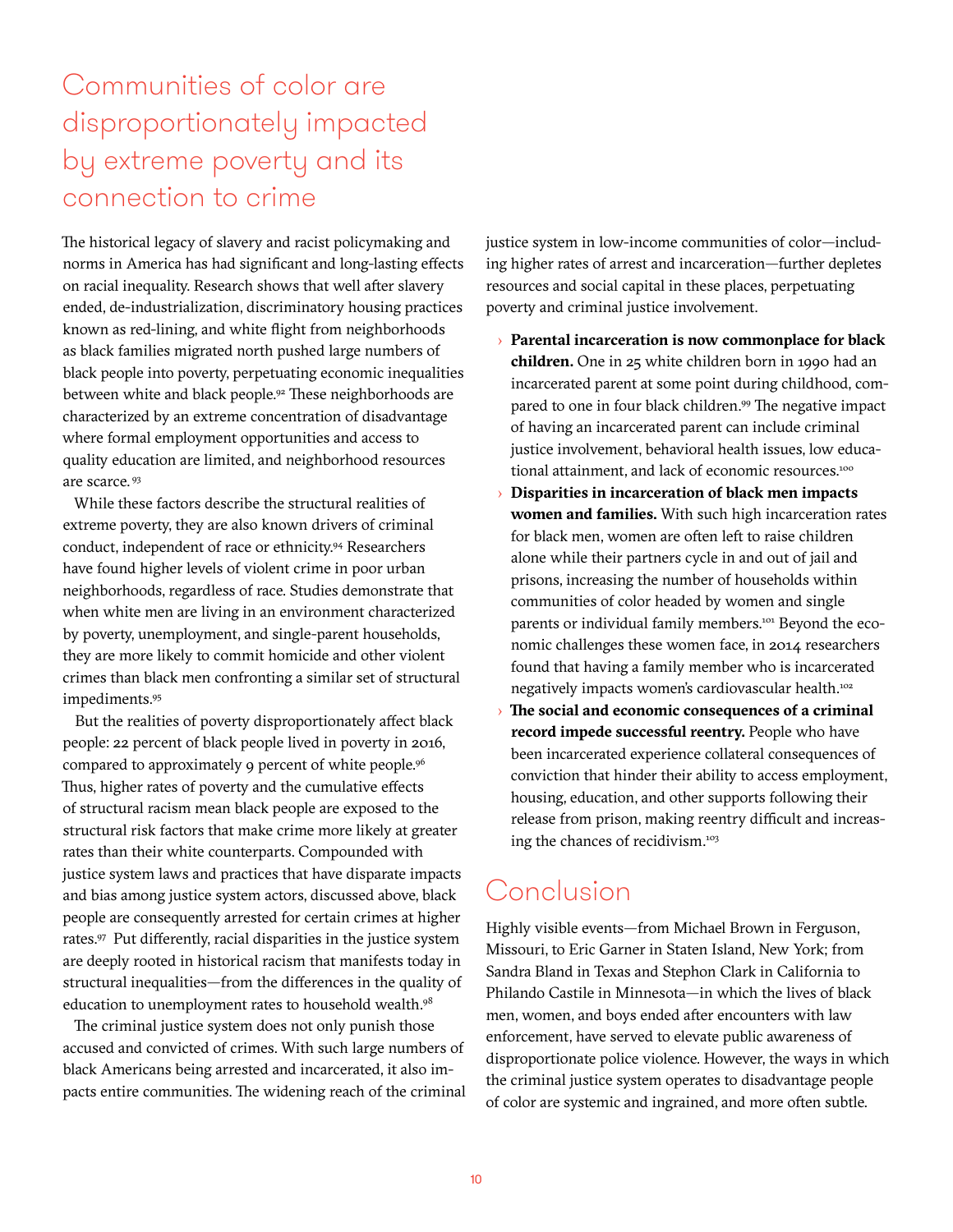Focusing on high profile incidents of violence and abuse, while essential, will only make a small dent in the disparities present in the justice system that undercut the life potential of people who live in communities of color.

The evidence for racial disparities in the criminal justice system is well documented. However, there is no evidence that these widely disproportionate rates of criminal justice contact and incarceration are making us safer. To the contrary, studies have shown that concentrated incarceration in poor communities erodes community resources and may actually increase crime.104 The disproportionate racial impact of certain laws and policies, as well as biased decision making by justice system actors, leads to higher rates of arrest and incarceration in low-income communities of color which, in turn, increases economic strain, further reduces income, and stifles wealth creation. Consequently, current approaches to criminal justice are extending levels of discrimination that are typically associated in the popular consciousness with a pre-civil rights era, but still exist today.

#### **Resources**

**Bobo, Lawrence D. and Victor Thompson.** "Racialized Mass Incarceration: Poverty, Prejudice, and Punishment." In Doing Race: 21 Essays for the 21st Century, edited by Hazel Rose Markus and Paula M. L. Moya. New York: Norton, 2010, 322-55.

**Butler, Paul.** Chokehold: Policing Black Men. New York: The New Press, 2017.

**Davis, Angela J., ed.** Policing the Black Man: Arrest, Prosecution, Imprisonment. New York: Pantheon, 2017.

**Hinton, Elizabeth.** From the War on Poverty to the War on Crime: The Making of Mass Incarceration in America. Cambridge, MA: Harvard University Press, 2016.

**Muhammad, Khalil Gibran.** The Condemnation of Blackness: Race, Crime, and the Making of Modern Urban America. Cambridge, MA: Harvard University Press, 2011.

**Jeremy Travis, Bruce Western, and Steve Redburn, eds.** The Growth of Incarceration in the United States: Exploring Causes and Consequences. Washington, DC: National Academies Press, 2014, https://perma.cc/3PKW-CDNQ.

**Western, Bruce.** Punishment and Inequality in America. New York: Russell Sage Foundation, 2006.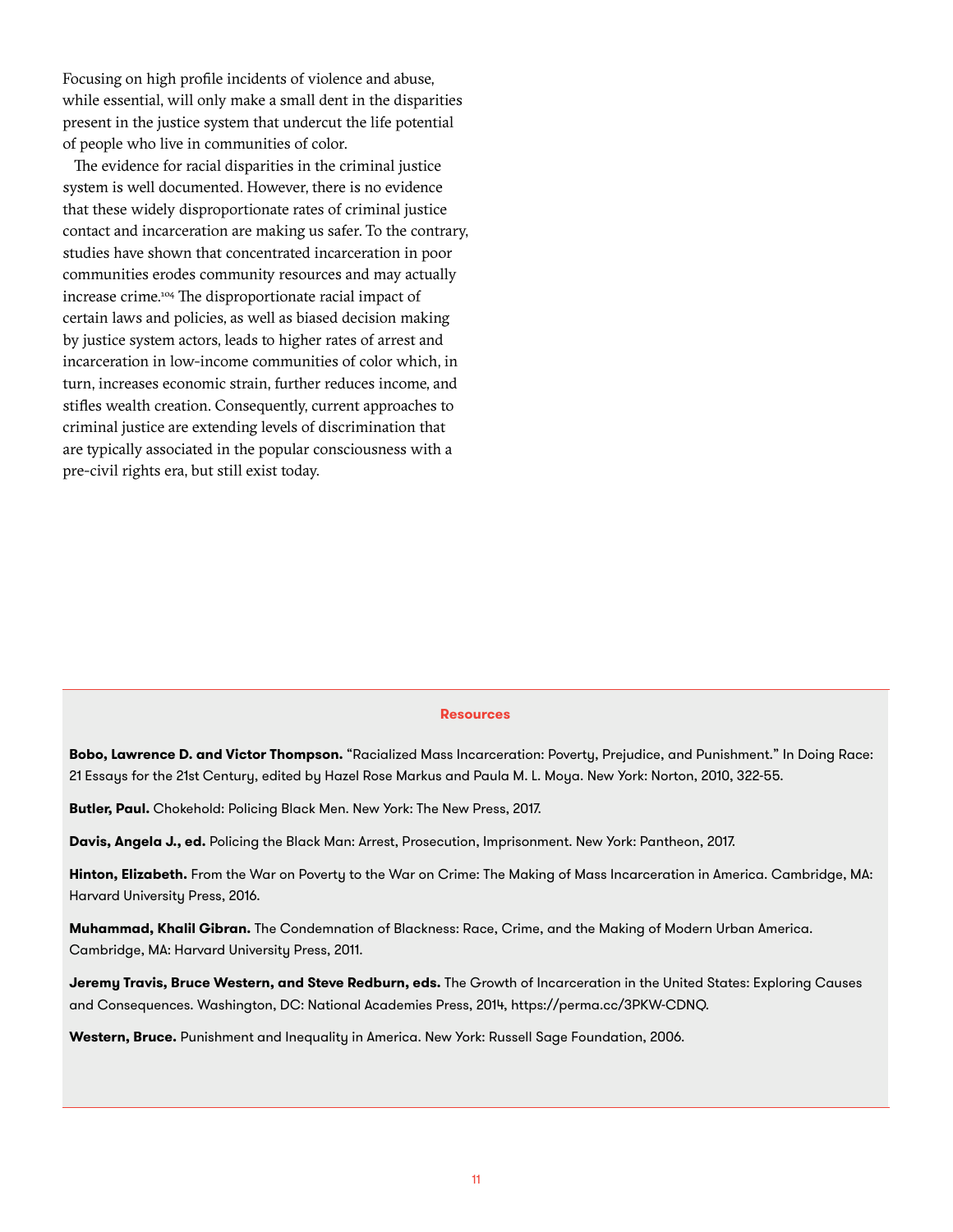#### **Endnotes**

- For disparities in jail populations, see Ram Subramanian, Kristine Riley, and Chris Mai, *Divided Justice: Trends in Black and White Jail Incarceration, 1990-2013* (New York: Vera Institute of Justice, 2017), 21-22 & figure 7 (in 1990, black people were nearly seven times more likely than white people to be held in local jails; in 2013, they remained 3.6 times more likely to be incarcerated in jail than white people), https://perma.cc/VCK2-DNA2. For disparities in prison populations, see Eli Hager, "A Mass Incarceration Mystery," Marshall Project, December 15, 2017 (Marshall Project analysis of yearly reports by the Bureau of Justice Statistics and the FBI's Uniform Crime Reporting system), https://perma.cc/R6MB-58BY.
- Black people are not the only racial and ethnic minorities who experience racial discrimination and overrepresentation in the criminal justice system. Latinos, for instance, are 17 percent of the U.S. population but make up 23 percent of those with a prison sentence of more than one year. E. Ann Carson, *Prisoners in 2016* (Washington, DC: BJS, 2018) (calculated from table 10),

https://perma.cc/T8PE-TVJ2. The Bureau of Justice Statistics' 1999 report on Native American incarceration found that Native American people were incarcerated at a rate about 38 percent higher than the national rate of incarceration, with 4 percent of the adult Native American population behind bars on any given day. The Sentencing Project, *Fact Sheet: Trends in U.S. Corrections* (Washington, DC: The Sentencing Project, 2017), viii,

https://perma.cc/ZQV7-AVQ2. Native Hawaiian people likewise experience significant overrepresentation at each stage of the criminal justice process in Hawaii, comprising 24 percent of the state's population but 36 percent of those admitted to prison or jail. See Office of Hawaiian Affairs, *The Disparate Treatment of Native Hawaiians in the Criminal Justice System* (Honolulu, HI: Office of Hawaiian Affairs, 2010), 33, https://perma.cc/5N34-DV9L. This brief focuses on criminal justice disparities as they impact black Americans due in no small part to the fact that Latino crime patterns are importantly absent from the FBI Uniform Crime Report and prison records, in part because the FBI decided not to measure Latino arrest rates. For a brief period between 1980 and 1987, the FBI began to collect crime data by ethnicity in an attempt to fill that statistical void. Before that window, and until as recently as 2014, the majority of available statistics tabulated arrest data by race, with categories for white, black, Asian or Pacific Islander, and American Indian or Alaska Native. As such, Latinos largely vanished from American crime data in the 20<sup>th</sup> century. Works that have helped bridge the existing statistical gaps by enhancing our view of the criminalization and policing of Latino Americans include Rodolfo F. Acuňa, *Occupied America: A History of Chicanos* (New York: Pearson, 2014); Juanita Díaz-Cotto, *Chicana Lives and Criminal Justice: Voices from El Barrio* 

(Austin, TX: University of Texas Press, 2006); Edward J. Escobar, *Race, Police, and the Making of a Political Identity: Mexican Americans and the Los Angeles Police Department, 1900–1945* (Berkeley, CA: University of California Press, 1999); Kelly Lytle Hernández, *Migra! A History of the U.S. Border Patrol* (Berkeley, CA: University of California Press, 2010); Kelly Lytle Hernández, *City of Inmates: Conquest, Rebellion, and the Rise of Human Caging in Los Angeles, 1771–1965* (Chapel Hill, NC: University of North Carolina Press, 2017); Suzanne Oboler, ed., *Behind Bars: Latino/as and Prison in the United States* (New York: Palgrave Macmillan, 2009); and Victor M. Rios, *Punished: Policing the Lives of Black and Latino Boys* (New York: New York University Press, 2011). Some of the best analysis of Latino crime and incarceration rates can be found in Michael Tonry and Matthew Melewski, "The Malign Effects of Drug and Crime Control on Black Americans," in *Crime and Justice: A Review of Research— Volume 37*, edited by Michael Tonry (Chicago: University of Chicago Press, 2008); and Jeremy Travis, Bruce Western, and Steve Redburn, eds., *The Growth of Incarceration in the United States: Exploring Causes and Consequences* (Washington, DC: National Academies Press, 2014), 61-64. On white-collar crime, see Max Schanzenbach and Michael L. Yager, "Prison Time, Fines, and Federal White-Collar Criminals: The Anatomy of a Racial Disparity," *Journal of Criminal Law and Criminology* 96, no. 2 (2005-2006), 757-94, https://perma.cc/ZWN9-622X.

- 3 For the percent of black men in the U.S. population, see U.S. Census Bureau, "ACS Demographic and Housing Estimates 2012-2016 American Community Survey 5-Year Estimates," https://perma.cc/85BE-KN7Q. For the percent of black men incarcerated in state and federal prisons, see E. Ann Carson, *Prisoners in 2016* (2018), 15 & table 10.
- 4 The Sentencing Project, *Trends in U.S. Corrections* (Washington, DC: The Sentencing Project, 2017), 5, https://perma.cc/G3Y4-JE3L.
- 5 Ashley Nellis, *The Color of Justice: Racial and Ethnic Disparity in State Prisons* (Washington, DC: The Sentencing Project, 2016), 3, https://perma.cc/9WZB-F93P.
- 6 The Sentencing Project, *Trends in U.S. Corrections* (2017), at 5.
- 7 For the percentage of women incarcerated, see Elizabeth Swavola, Kristine Riley, and Ram Subramanian, *Overlooked: Women and Jails in an Era of Reform* (New York: Vera Institute of Justice, 2016), 11, https://perma.cc/YW3D-Y8JF. For the percentage of black women in the population, see U.S. Census Bureau, "ACS DEMOGRAPHIC AND HOUSING ESTIMATES, 2012-2016 American Community Survey 5-Year Estimates," https://perma.cc/PF25-4LKN.
- 8 Michelle Alexander, *The New Jim Crow: Mass Incarceration in the Age of Colorblindness* (New York: The New Press, 2010), 28-29.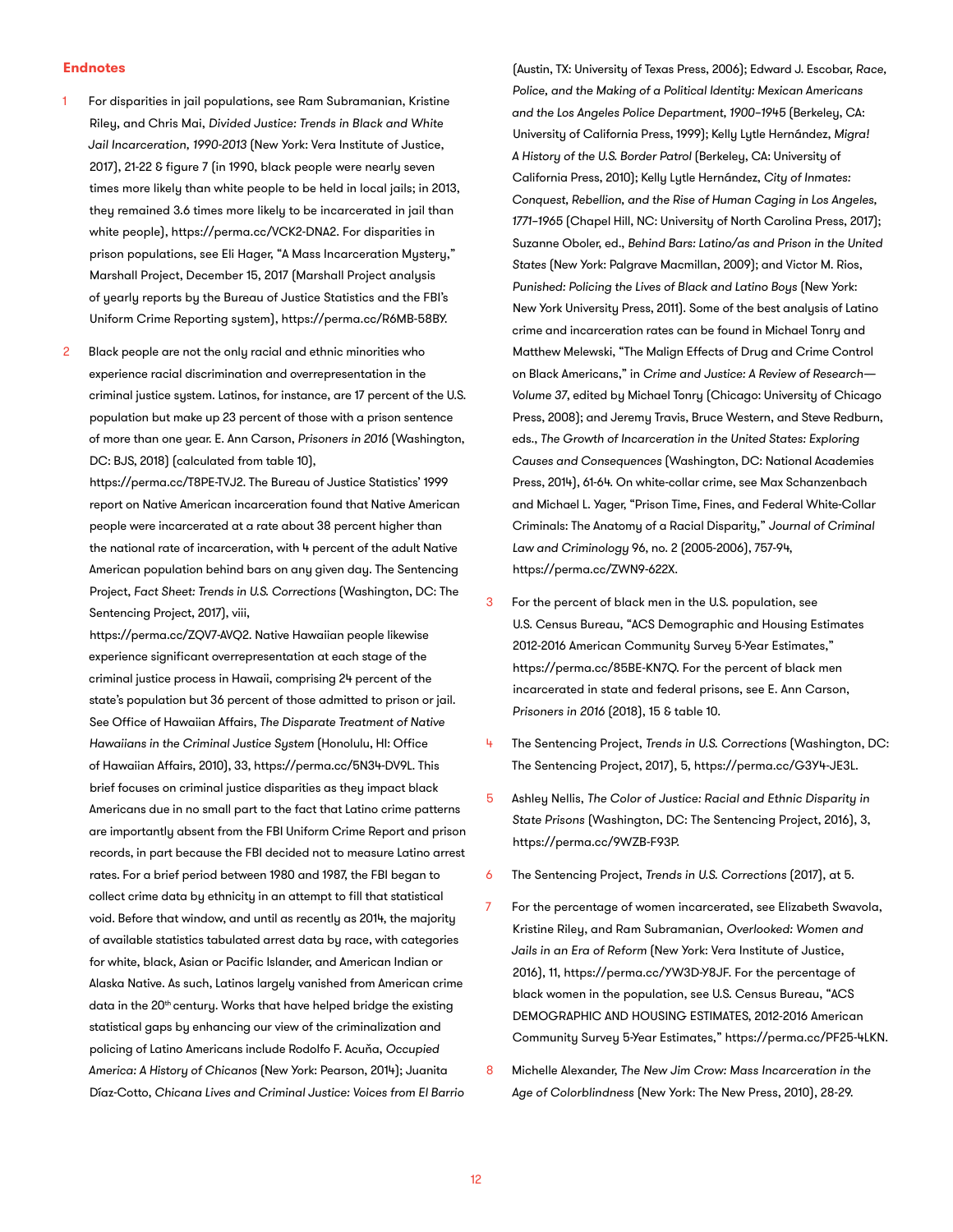- 9 Constitutional Rights Foundation, "The Southern 'Black Codes' of 1865-66," https://perma.cc/YTH8-3N5Z.
- 10 On vagrancy laws, see Douglas A. Blackmon, *Slavery by Another Name: The Re-Enslavement of Black Americans from the Civil War to World War II* (New York: Anchor, 2009); Alex Lichtenstein, *Twice the Work of Free Labor: The Political Economy of Convict Labor in the New South* (London: Verso, 1996); and David M. Oshinsky: *"Worse than Slavery": Parchman Farm and the Ordeal of Jim Crow Justice* (New York: Free Press, 1997).
- 11 On convict leasing, see generally Douglas A. Blackmon, *Slavery by Another Name* (2009). On specific vagrancy laws, see Shaun King, "We Must Fully Unpack the Complicated Evils of our Justice System in Order to Build the Sophisticated Solutions We Need," Medium, March 9, 2018, https://perma.cc/TY3W-XTR4. See also Sarah Haley, *No Mercy Here: Gender, Punishment, and the Making of Jim Crow Modernity* (Chapel Hill, NC: University of North Carolina Press, 2016); and Talitha L. LeFlouria, *Chained in Silence: Black Women and Convict Labor in the New South* (Chapel Hill, NC: University of North Carolina Press, 2015).
- 12 See Blackmon, *Slavery by Another Name* (2009), at 233.
- 13 See Khalil Gibran Muhammad, *The Condemnation of Blackness: Race, Crime, and the Making of Modern Urban America*  (Cambridge, MA: Harvard University Press, 2010), 4. See also David J. Rothman, *The Discovery of the Asylum: Social Order and Disorder in the New Republic* (Boston: Little Brown, 1971), which offers the most sustained consideration of these ties.
- 14 Elizabeth Hinton, *From the War on Poverty to the War on Crime*  (2016), at 19.
- 15 Muhammad, *The Condemnation of Blackness* (2010), at 3-4.
- 16 See ibid. at 4.
- 17 Ted Chiricos, Kelly Welch, and Marc Gertz, "Reconsidering the Relationship Between Perceived Neighborhood Racial Composition and Whites' Perceptions of Victimization Risk: Do Racial Stereotypes Matter?," *Criminology* 50, no. 1 (2012), 145-86, 155-56 & 160.
- 18 Hinton, From the War on Poverty to the War on Crime (2016), at 1-3.
- 19 Ibid. at 6. Also see Jeremy Travis, Bruce Western, and Steve Redburn, eds., *The Growth of Incarceration in the United States*  (2014), 110 (discussing establishment of Office of Law Enforcement Assistance to award grants aimed at improving and expanding law enforcement), https://perma.cc/KZY6-RUGF; and David Weisburd and Malay K. Majmundar, eds., *Proactive Policing: Effects on Crime and Communities* (Washington, DC: National Academies Press, 2018), 268 (discussing the federal Justice Assistance Grant

program for local law enforcement, which "increased the level of policing in areas that recorded more violent crimes, which in many areas has led to greater policing of poorer and/or more predominantly [b]lack communities"). For example, the number of recorded robberies and burglaries in New York City grew threefold from 48,000 in 1965 to 143,000 in 1966. One thing that had changed in the interim: crime reporting reforms were implemented by Mayor John Lindsay in 1966. Hinton, *From the War on Poverty to the War on Crime* (2016), at 6.

- 20 See Hinton, From the War on Poverty to the War on Crime (2016), at 6.
- 21 See generally Muhammad, *The Condemnation of Blackness*  (2010) (chronicling the link between the misinterpretation of crime statistics and notions of black criminality in American history).
- 22 The UCR collects information on the following "crimes reported to law enforcement agencies:" murder and non-negligent manslaughter, forcible rape, robbery, aggravated assault, burglary, larceny-theft, motor vehicle theft, and arson. Federal Bureau of Investigation, "Uniform Crime Reporting Statistics: The Nation's Two Crime Measures," https://perma.cc/YF7M-D7SM.
- 23 Gwynne Pierson, "Institutional Racism and Crime Clearance," in *Black Perspectives on Crime and the Criminal Justice System*, edited by Robert L. Woodson (Boston: G. K. Hall, 1977), 110.
- $24$  On the relationship between social science research and its direct impact on federal policy, see Hinton, *From the War on Poverty to the War on Crime* (2016), especially chapters 2, 3, and 6.
- 25 Ibid. at 83-86.
- 26 Salma S. Safiedine, Jihad J. Komis, and Christine M. Kulumani, "Policy Reform at the Forefront of Racial Justice: The Racial Justice Improvement Project," *Criminal Justice* 31, no. 3 (2016), 25-30, 25 ("a policy can be race-neutral or socioeconomically neutral on its face, and still have unintended negative racial and socioeconomic impacts on the individual and, based on large concentrations, the local community at large").
- 27 Judith Greene, Kevin Pranis, and Jason Ziedenberg, *Disparity by Design: How Drug-Free Zone Laws Impact Racial Disparity—and Fail to Protect Youth* (Washington, DC: Justice Policy Institute, 2006), 5, https://perma.cc/D247-ZSF5.
- 28 Nicole D. Porter and Tyler Clemons, *Drug-Free Zone Laws: An Overview of State Policies* (Washington, DC: The Sentencing Project, 2013), 2-3, https://perma.cc/KU23-JZF4.
- 29 Greene, Pranis, and Ziedenberg, *Disparity by Design* (2006), https://perma.cc/R86F-UFY2. In New Jersey, for example, the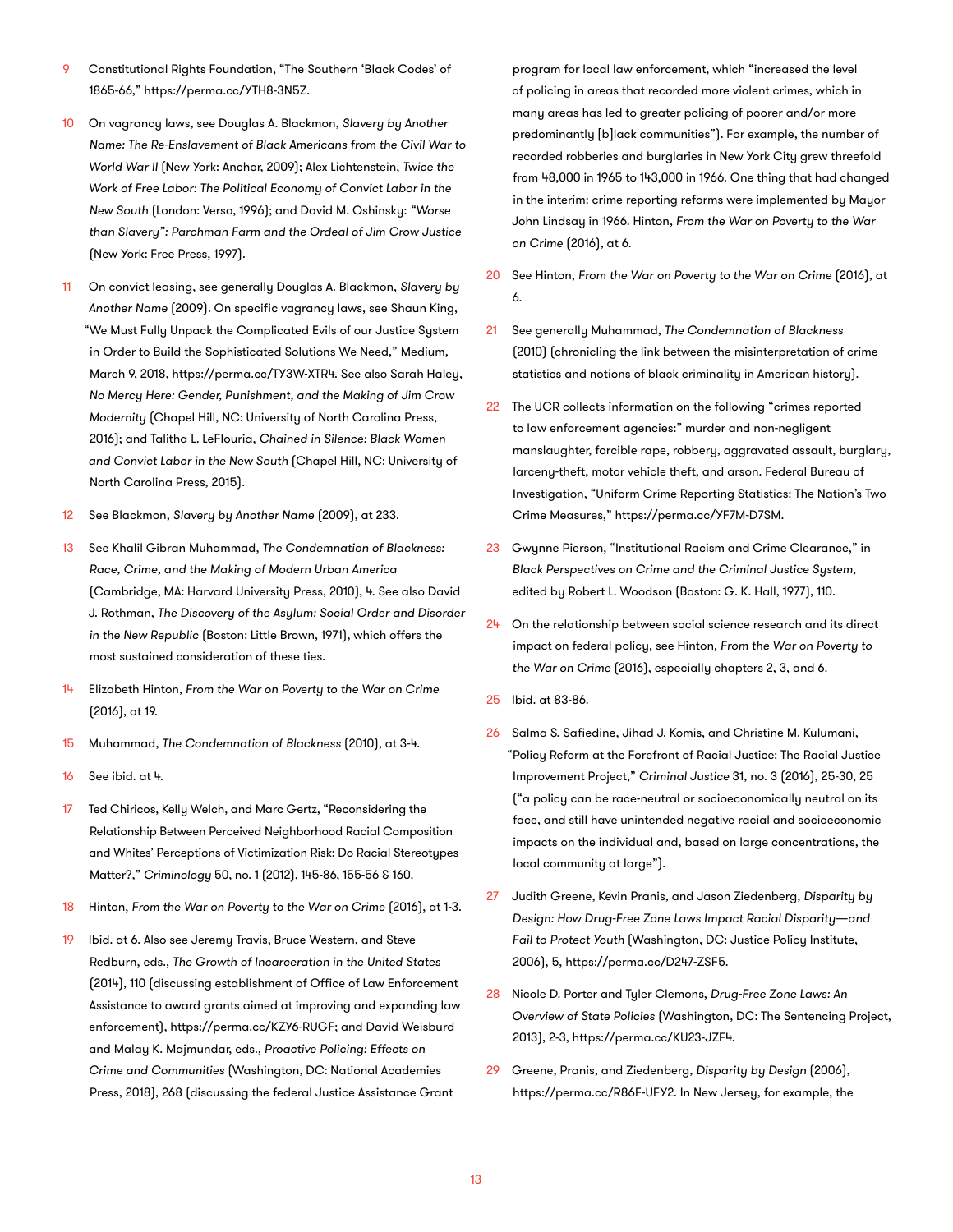states' dense urban areas are predominantly populated by black and Latino people, while its suburbs are primarily populated by white people. As a 2005 state commission on the state's drug-free zone laws noted, "[T]he more densely populated the area, the greater number of schools. The more schools per square mile, the greater number of drug-free zones. The greater number of zones in a municipality, the more zones intersect with one another, creating oddly shaped, overlapping entities that leave little else unencumbered." Ibid. at 26. As a result, drug-free zones cover great swaths of the state's majority black and Latino cities: 76 percent of Newark, and over half of the cities of Camden and Jersey City. Ibid.

- 30 Greene, Pranis, and Ziedenberg, *Disparity by Design* (2006), at 15-17. As shown by this study and several others in this brief, black people are not the only group to be affected disproportionately by either the racially neutral laws discussed in this section or the implicit bias of criminal justice system actors discussed in the following section. More research is needed to isolate the impacts of these laws, policies, and practices on other racial and ethnic groups.
- 31 Three-strikes laws were enacted beginning in 1993 by about half the states and the federal government to mandate enhanced sentences on the third "strike"—up to life without the possibility of parole—for people charged with certain repeat offenses. See Elsa Y. Chen, "Impacts of 'Three Strikes and You're Out' on Crime Trends in California and Throughout the United States," *Journal of Contemporary Criminal Justice*, 24, no. 4 (2008), 345-70, https://perma.cc/V5SE-J5PN.
- 32 James Austin, John Clark, Patricia Hardyman, and D. Alan Henry, *'Three Strikes and You're Out': The Implementation and Impact of Strike Laws* (unpublished research paper), https://perma.cc/5DAA-VR3K.
- 33 Marc Mauer, "Racial Impact Statements as a Means of Reducing Unwarranted Sentencing Disparities," *Ohio State Journal of Criminal Law* 5 no. 1 (2007), 19-46, 29-30, https://perma.cc/9AGE-LCUQ. Black people are more likely to come into contact with police simply because they tend to live in cities with populations over 250,000, which, because of federal funding programs, have more police officers per capita. See David Weisburd and Malay K. Majmundar, eds., *Proactive Policing: Effects on Crime and Communities*  (Washington, DC: National Academies Press, 2018), 269-70.
- 34 Weisburd and Majmundar, *Proactive Policing* (2018), 46-47 & 122-29. Perhaps the most well-known hot spots policing model is New York City's Compstat system, a data-driven program developed in the 1990s to map and respond to concentrations of crime in the city, which later became the norm for departments across the country. See generally Bureau of Justice Assistance (BJA) and Police Executive Research Forum (PERF), *Compstat: Its Origins, Evolution,*

*and Future in Law Enforcement Agencies* (Washington, DC: BJA & PERF, 2013), 3-7, https://perma.cc/TJJ9-KTTQ.

- 35 On the rise of proactive policing strategies, see Weisburd and Majmundar, *Proactive Policing* (2018), at 1; and Prisoner Reentry Institute (PRI), *Pretrial Practice: Rethinking the Front End of the Criminal Justice System* (New York: PRI, 2016), 4-5, https://perma.cc/6GTX-GU8V. On broken windows policing, see Weisburd and Majmundar, *Proactive Policing* (2018), at 70-73 & 163. The authors found that broken windows policing has little impact on public safety. Ibid. at 8 ("available program evaluations suggest that aggressive, misdemeanor arrest-based approaches to control disorder generate small to null impacts on crime").
- 36 Katherine Beckett, Kris Nyrop, Lori Pfingst, and Melissa Bowen, "Drug Use, Drug Possession Arrests, and the Question of Race: Lessons from Seattle," *Social Problems* 52, no. 3 (2005), 419-41, 434, https://perma.cc/8SU6-744M.
- 37 Ibid. at 435.
- 38 Katherine Beckett, Kris Nyrop, and Lori Pfingst, "Race, Drugs, and Policing: Understanding Disparities in Drug Delivery Arrests" *Criminology* 44, no. 1 (2006), 105-37, 118, https://perma.cc/N5PR-HTU3.
- 39 Weisburd and Majmundar, *Proactive Policing* (2018), 301, conclusion 7-1.
- 40 PRI, *Pretrial Practice* (2016), at 5.
- 41 Mark G. Peters and Philip K. Eure, *An Analysis of Quality-of-Life Summonses, Quality-of-Life Misdemeanor Arrests, and Felony Crime in New York City, 2010-2015* (New York: NYPD Office of the Inspector General), 5, https://perma.cc/6CDG-LCGC.
- 42 Brian Mann, "The Drug Laws that Changed How We Punish," NPR, February 14, 2013, https://perma.cc/P6GG-KMNS.
- 43 The 1973 drug law was enacted as Chapters 276, 277, 278, 676, and 1051 of the 1973 Penal Laws of New York State. Significant subsequent amendments were contained in Chapters 785 and 832. For a summary of the major provisions of the 1973 law, see National Institute of Law Enforcement and Criminal Justice, U.S. Department of Justice, *The Nation's Toughest Drug Law: Evaluating the New York Experience—Final Report of the Joint Committee on New York Drug Law Evaluation* (Washington, DC: 1978), 33 & appendix, https://perma.cc/WM5W-WFRN.
- 44 Jim Parsons, Qing Wei, Christian Henrichson, Ernest Drucker, and Jennifer Trone*, End of an Era? The Impact of Drug Law Reform in New York City* (New York: Vera Institute of Justice, 2015), 5, https://perma.cc/PQ3L-YBD7.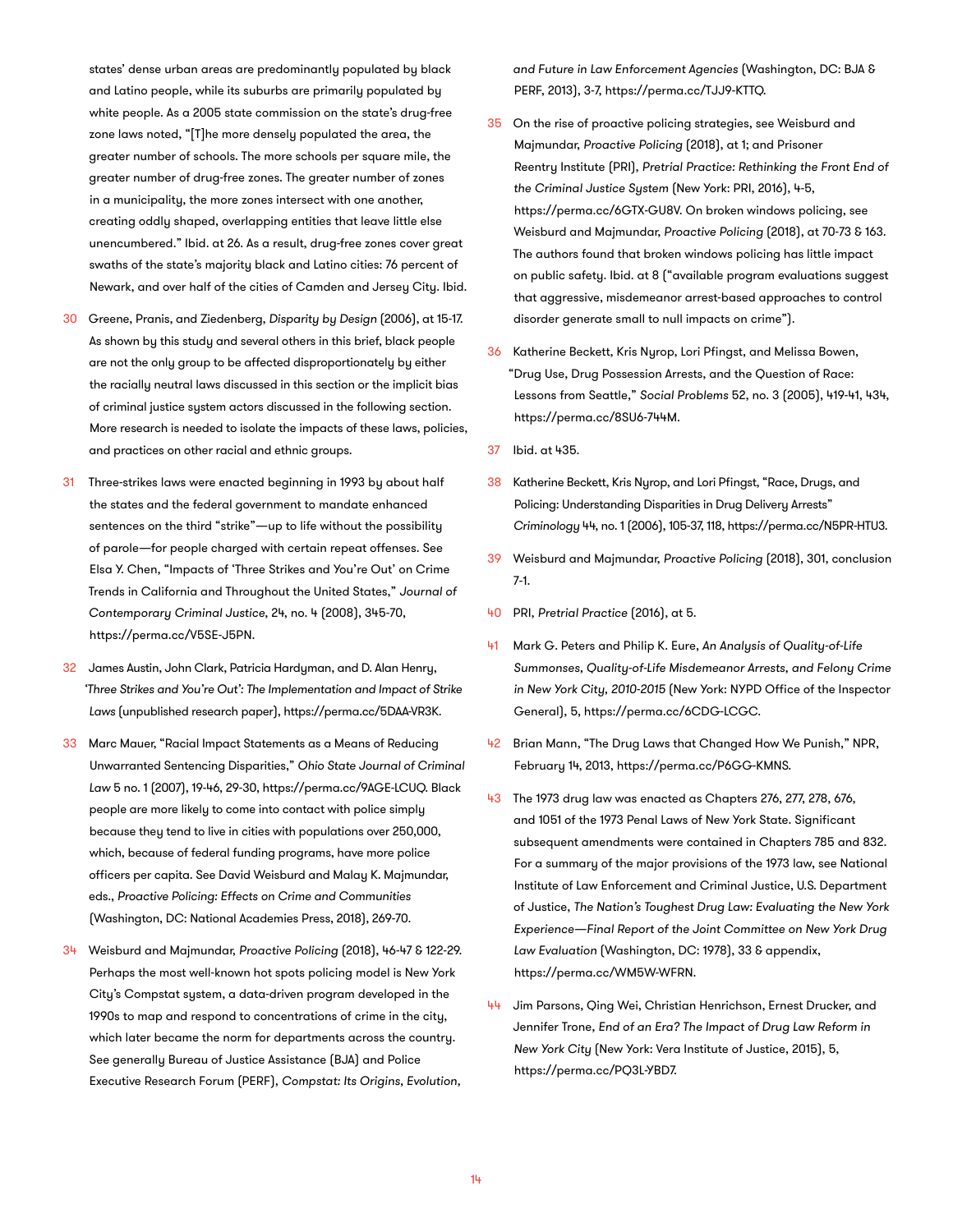- 45 New York State Division of Criminal Justice Services (DCJS), *Felony Drug Arrest, Indictment and Commitment Trends 1973-2008* (Albany, NY: DCJS, 2010), 6, https://perma.cc/33S2-JEXM.
- 46 Ernest Drucker, *A Plague of Prisons: The Epidemiology of Mass Incarceration in America* (New York: The New Press, 2011), 58-61 & table 5.5.
- 47 Parsons, et al., *End of an Era?* (2015), at 17.
- 48 Anti-Drug Abuse Act of 1986, P.L. 99-570. 100 Stat. 3207, October 27, 1986, [https://www.gpo.gov/fdsys/pkg/STATUTE-100/pdf/STATUTE-](https://www.gpo.gov/fdsys/pkg/STATUTE-100/pdf/STATUTE-100-Pg3207.pdf)[100-Pg3207.pdf.](https://www.gpo.gov/fdsys/pkg/STATUTE-100/pdf/STATUTE-100-Pg3207.pdf) On the federal crack cocaine law and its impacts, see generally Deborah J. Vagins and Jesselyn McCurdy, *Cracks in the System: Twenty Years of the Unjust Federal Crack Cocaine Law* (Washington, DC: ACLU, 2006), https://perma.cc/43RP-M8JK; and Families Against Mandatory Minimums (FAMM), *A Brief History of Crack Cocaine Sentencing Laws* (Washington, DC: FAMM, 2013), https://perma.cc/5LNK-3QGU. The law, which contained a 100-toone ratio between sentences for crack versus powder cocaine, was repealed in 2010. The Fair Sentencing Act of 2010, SB 1789 (2010), https://perma.cc/6P89-KEP4. For an overview of state-level crack cocaine sentencing disparities, see Nicole D. Porter and Valerie Wright, *Cracked Justice* (Washington, DC: The Sentencing Project, 2011), 3, https://perma.cc/FZ8D-ZDPT.
- 49 See Alexander, *The New Jim Crow* (2010).
- 50 U.S. Department of Justice, *Understanding Bias: A Resource Guide*  (Washington, DC: U.S. Department of Justice, 2015), 2, https:// perma.cc/XE84-7ME8.
- 51 On the prevalence of implicit bias generally, see Justin D. Levinson, "Forgotten Racial Equality: Implicit Bias, Decisionmaking, and Misremembering," *Duke Law Journal* 57, no. 2 (2007), 345-424, 351- 52 (a number of studies have shown that "racially biased implicit attitudes and stereotypes" are "real, pervasive, and difficult to change"), https://perma.cc/LYY8-5GLA.
- 52 Disparate treatment can emerge from any one decision point in the process or at multiple points, interacting in complex ways. Subramanian, Riley, and Mai, *Divided Justice* (2017), 24 & n.16. While in many instances disparities increase at each cumulative step of the criminal justice process, some research shows that this is not always the case. Sometimes, initial disparities can "correct" themselves later in the justice process. A study looking at "corrections" for bias in law enforcement in Driving While Intoxicated (DWI) cases in North Carolina found that Latino men were almost two-thirds more likely to have the DWI charges against them dropped than similarly situated whites. For those who were charged, moreover, Latino men were sent to jail for less time than their white counterparts. See Christopher L. Griffin, Jr., Frank A. Sloan, and Lindsey M. Eldred, "Corrections for

Racial Disparities in Law Enforcement," *William & Mary Law Review* 55, no. 4 (2014),1365-1427, 1388-89 and table 3,

https://perma.cc/2468-MY86. Also see Besiki Kutateladze, Whitney Tymas, and Mary Crowley, *Race and Prosecution in Manhattan* (New York: Vera Institute of Justice, 2014), 3 (researchers found that people of color were more likely than similarly-situated white people to have their cases dismissed. Researchers speculated that this could have been because of leniency or because prosecutors believed that the arrest charges in these cases were not viable), [https://perma.cc/V5F3-EJU9;](https://perma.cc/V5F3-EJU9) and Vera Institute of Justice, *A Prosecutor's Guide for Advancing Racial Equity* (New York: Vera Institute of Justice, 2014), 15 (in Mecklenburg County, North Carolina (Charlotte), black people "were more likely to have more arrest charges and more serious arrest charges than whites," but also were "more likely to have their top arrest charge rejected"), https://perma.cc/3Y9C-7R2E.

- 53 Implicit bias (as opposed to explicit bias) refers to attitudes and beliefs that individuals hold about people without their conscious knowledge. Thus, it is possible for individuals to act in biased ways toward certain groups of people without making a conscious decision to do so. Because most actions occur without conscious thought, implicit biases have a significant influence over people's behavior. For more information about implicit bias and how it can lead to discrimination, see The Perception Institute, https://perma. cc/2PNS-7X4G. See also Katheryn Russell-Brown, "Making Implicit Bias Explicit: Black Men and the Police," in *Policing the Black Man: Arrest, Prosecution, and Imprisonment*, edited by Angela J. Davis (New York: Pantheon, 2017), 135-60.
- 54 Jennifer L. Eberhardt, Phillip Atiba Goff, Valerie J. Purdie, and Paul G. Davies, "Seeing Black: Race, Crime, and Visual Processing," *Journal of Personality and Social Psychology* 87, no. 6 (2004), 876- 93, at 878, https://perma.cc/XS7F-3B48.
- 55 Ibid. at 885-86.
- 56 On overpolicing communities of color, see Paul Butler, *Chokehold: Policing Black Men* (New York: The New Press, 2017), chapters 2 and 3; Marc Mauer, "The Endurance of Racial Disparity in the Criminal Justice System," in *Policing the Black Man: Arrest, Prosecution, and Imprisonment*, edited by Angela J. Davis (New York: Pantheon, 2017), 40-46; Alice Goffman,
	- "On the Run: Wanted Men in a Philadelphia Ghetto," *American Sociological Review* 74, no. 3 (2009), 339-57, [http://journals.sagepub.com/doi/abs/10.1177/000312240907400301;](http://journals.sagepub.com/doi/abs/10.1177/000312240907400301) and Hinton, *From the War on Poverty to the War on Crime* (2016). Modern policing has direct roots in practices that explicitly targeted people based on their race: the modern police force in the United States evolved out of slave patrols and night watches, which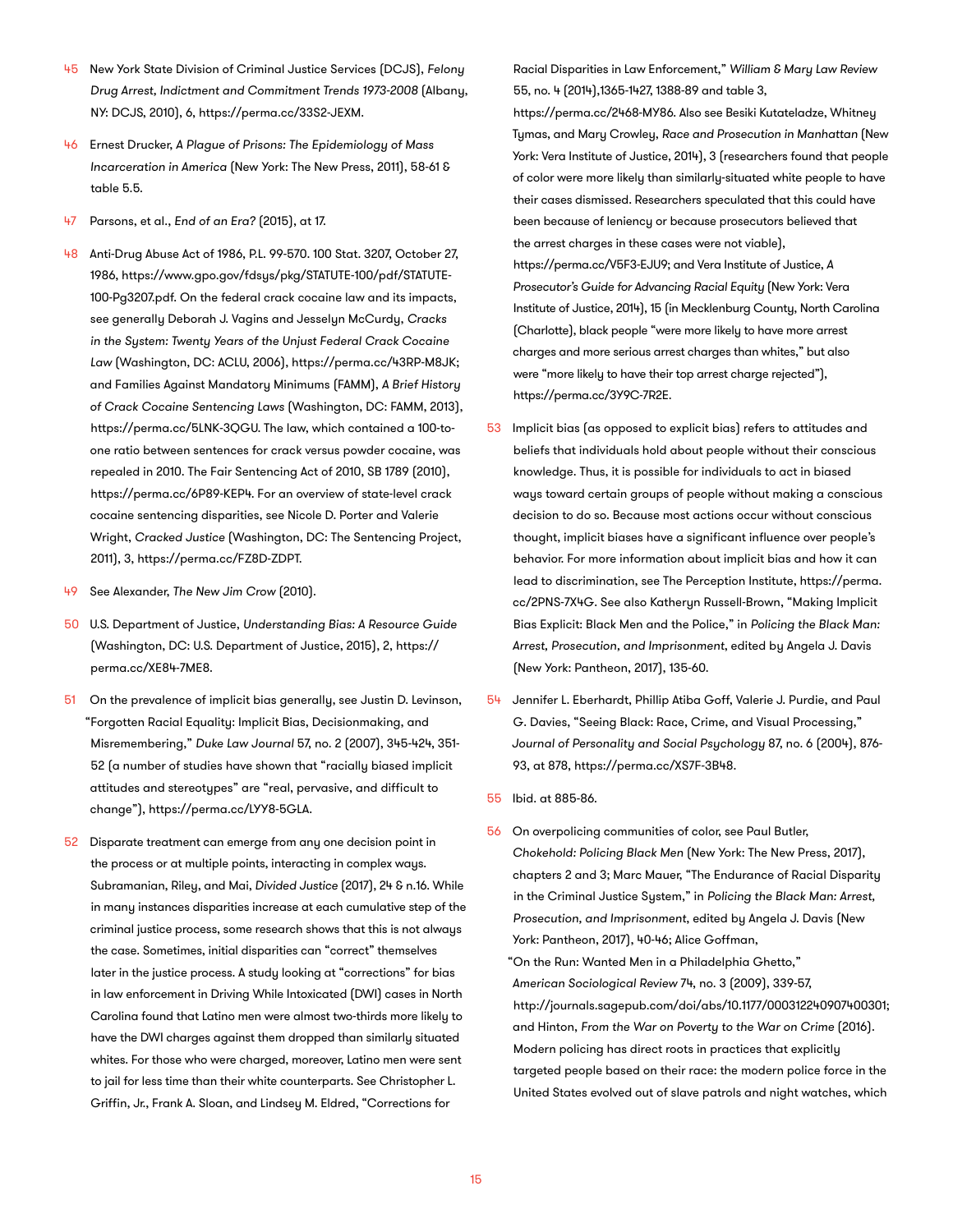sought to control the movement and behavior of black people and Native Americans. See Philip S. Foner, *History of Black Americans: From Africa to the Emergence of the Cotton Kingdom* (Westport, CT: Greenwood, 1975), 206.

- 57 Shelley Hyland, Lynn Langton, and Elizabeth Davis, *Police Use of Nonfatal Force, 2002–11* (Washington, DC: Bureau of Justice Statistics, 2015), 4, https://perma.cc/GX75-PQND.
- 58 The Sentencing Project, *Black Lives Matter: Eliminating Racial Inequity in the Criminal Justice System* (Washington, DC: The Sentencing Project, 2017), 10, https://perma.cc/U4H9-TSZ9. For an in-depth discussion of investigatory police stops and their relationship with race, see Charles R. Epp, Steven Maynard-Moody, and Donald P. Haider-Markel, *Pulled Over: How Police Stops Define Race and Citizenship* (Chicago: University of Chicago Press, 2014).
- 59 Police Accountability Task Force, "Recommendations for Reform: Restoring Trust between the Chicago Police and the Communities They Serve" (Chicago: Police Accountability Task Force, 2016), 8, https://perma.cc/QNC8-HY5E
- 60 Researchers at Stanford University developed a new measurement test called the "threshold test"—a statistically rigorous way to quantify the threshold at which officers become suspicious enough to initiate searches. After analyzing data from 4.5 million traffic stops in 100 North Carolina cities, researchers found that black and Latino drivers are subjected to a lower search threshold than whites, suggestive of widespread discrimination against these groups. See Edmund Andrews, "Stanford Researchers Develop New Statistical Test that Shows Racial Profiling in Police Traffic Stops," Stanford News, June 28, 2016, https://perma.cc/5FQ4-CTF8; and Camelia Simoiu, Sam Corbett-Davies, and Sharad Goel, "The Problem of Infra-marginality in Outcome Tests for Discrimination" (unpublished paper, July 18, 2016), https://perma.cc/Z887-URAH.
- 61 Andrew Gelman, Jeffrey Fagan, and Alex Kiss, "An Analysis of the New York City Police Department's 'Stop-and-Frisk' Policy in the Context of Claims of Racial Bias," *Journal of the American Statistical Association* 102, no. 479 (2007), 813-23, 821-22, https://perma.cc/T2LZ-2ZLX .
- 62 Ibid. at 821.
- 63 Tammy Rinehart Kochel, David B. Wilson, and Stephen D. Mastrofski, "Effect of Suspect Race on Officers' Arrest Decisions," *Criminology* 49, no. 2 (2011), 473-512, 490 & 495-96.
- 64 Ojmarrh Mitchell and Michael S. Caudy, "Examining Racial Disparities in Drug Arrests," *Justice Quarterly* 32, no. 2 (2013), 288- 313, 309-10, https://perma.cc/T3XU-JZVF.
- 65 Ezekiel Edwards, Will Bunting, and Lynda Garcia, *The War on Marijuana in Black and White: Billions of Dollars Wasted on Racially*

*Biased Arrests* (Washington, DC: ACLU, 2013), 9, 21-22 & 47, https://perma.cc/G4QP-9K9P.

- 66 For an overview of the discretionary powers of prosecutors and their impact on the criminal justice process, see Vera Institute of Justice, "The Discretionary Power of Prosecutors," https://perma.cc/YM5X-B7DX.
- 67 See M. Marit Rehavi and Sonja B. Starr, "Racial Disparity in Federal Criminal Sentences," *Journal of Political Economy*  122, no. 6 (2014), 1320-54, 1326 ("Legal scholars, judges and practitioners broadly agree that prosecutorial decisions play a dominant role in determining sentences"), https://perma.cc/365A-NM73; Birte Englich, "Blind or Biased? Justitia's Susceptibility to Anchoring Effects in the Courtroom Based on Given Numerical Representations," *Law and Policy* 28, no. 4 (2006), 497-514; and Birte Englich and Thomas Mussweiler, "Sentencing Under Uncertainty: Anchoring Effects in the Courtroom," *Journal of Applied Social Psychology* 31, no. 7 (2001), 1535-51. Also see Colin Miller, "Anchors Away: Why the Anchoring Effect Suggests that Judges Should Be Able to Participate in Plea Discussions," *Boston College Law Review* 54, no. 4 (2013), 1667-1725, https://perma.cc/ ED2L-427M; and Joshua A. Haby and Eve M. Brank, "The Role of Anchoring in Plea Bargains," *Monitor on Psychology* 44, no. 4 (2013), 30, https://perma.cc/KF2U-BYRX.
- 68 Robert J. Smith and Justin D. Levinson, "The Impact of Implicit Racial Bias on the Exercise of Prosecutorial Discretion," *Seattle University Law Review* 35, no. 3 (2012), 795-826, https://perma.cc/377Y-UNMZ. Bias may also impact the decisions of defense attorneys. L. Song Richardson and Phillip Atiba Goff, "Implicit Racial Bias in Public Defender Triage," *Yale Law Journal* 122, no. 8 (2013), 2626-49, 2648 ("Despite the fact that many public defenders are committed to zealous and effective advocacy, there is abundant reason for concern that implicit racial biases may affect their decisions"), https://perma.cc/3WQA-9KZ4.
- 69 Besiki Kutateladze, Vanessa Lynn, and Edward Liang, *Do Race and Ethnicity Matter in Prosecution?: A Review of Empirical Studies* (New York: Vera Institute of Justice, 2012), https://perma.cc/A3SY-GTE3.
- 70 Ibid. This finding did not hold across the board. Researchers also found proof of prosecutors treating white defendants more harshly for certain offenses and at certain discretion points. Ibid. at 9-10. Also see Celesta A. Albonetti and John R. Hepburn, "Prosecutorial Discretion to Defer Criminalization: The Effects of Defendant's Ascribed and Achieved Status Characteristics," *Journal of Quantitative Criminology* 12, no. 1 (1996), 63-81 (discussing factors that may influence diversion decisions to a greater extent than race, although some of these factors (such as prior record) can be inextricably intertwined with race); Travis W. Franklin. "The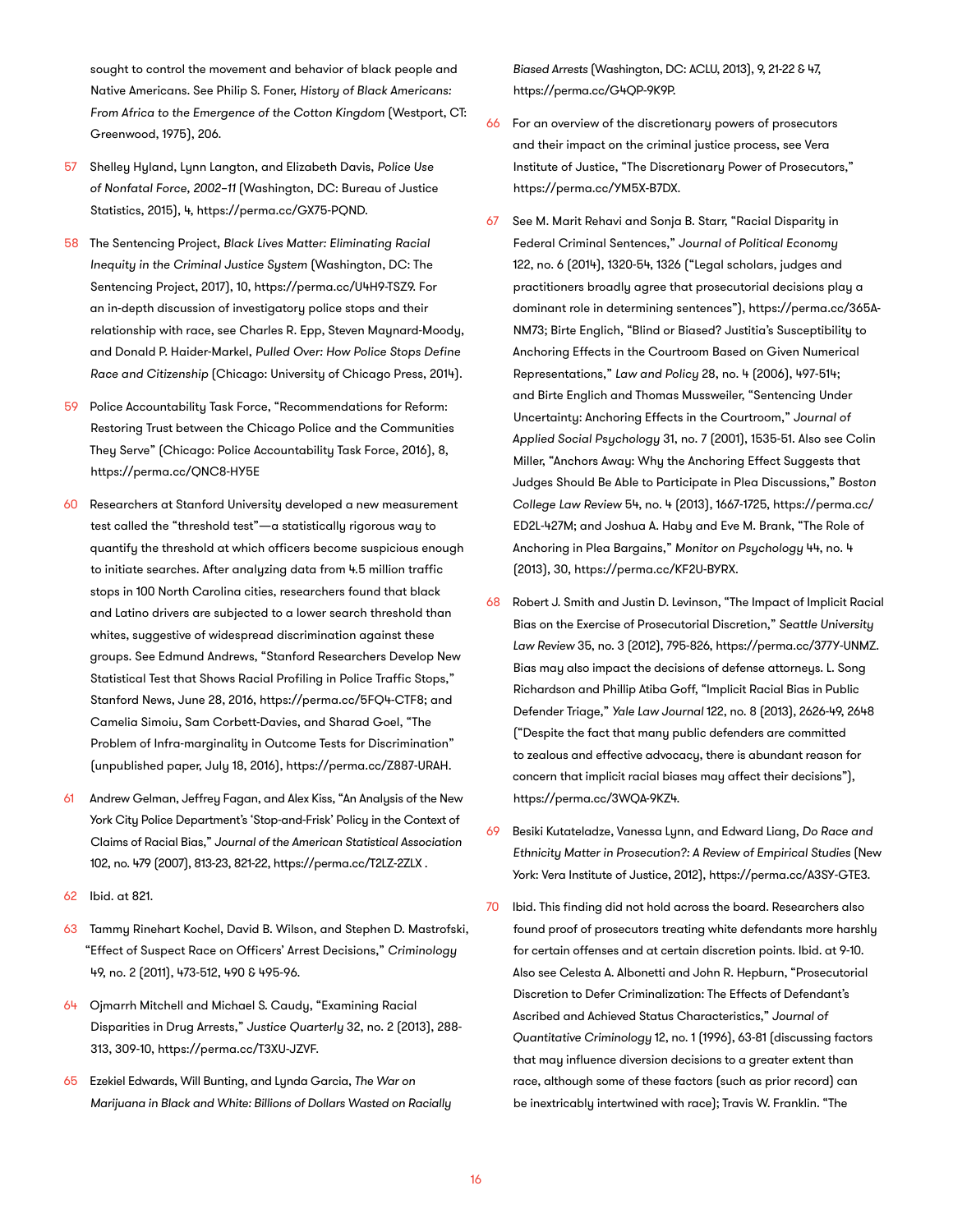Intersection of Defendants' Race, Gender, and Age in Prosecutorial Decision Making," *Journal of Criminal Justice* 38, no. 2 (2010), 185- 92 (discussing the ways in which age and gender modify racially charged decision making); and Tina L. Freiburger and Kareem L. Jordan. "A Multilevel Analysis of Race on the Decision to Petition a Case in the Juvenile Court," *Race and Justice* 1, no. 2 (2011), 185-201, 188 ("Not all research examining race and juvenile court processing has found minority disadvantage. In fact, several studies have produced contradicting results at different decision points").

- 71 Sonja B. Starr and M. Marit Rehavi, "Mandatory Sentencing and Racial Disparity: Assessing the Role of Prosecutors and the Effects of *Booker*," *Yale Law Journal* 123, no. 1 (2013), 1-265, https://perma.cc/29KP-EB5G. Ethnicity can also impact the severity of a sentence. A study in Pennsylvania found that while prosecutors choose to apply mandatory minimum sentences in a minority of cases (about 18 percent), Latino men were almost twice as likely to receive a mandatory sentence as their white counterparts. Jeffery T. Ulmer, Megan C. Kurlychek, and John H. Kramer, "Prosecutorial Discretion and the Imposition of Mandatory Minimum Sentences," *Journal of Research in Crime and Delinquency* 44, no. 4 (2007), 427-58, 442.
- 72 Charles Crawford, Ted Chiricos, and Gary Kleck, "Race, Racial Threat, and Sentencing of Habitual Offenders," *Criminology* 36, no. 3 (2006), 481-512, 503.
- 74 Carlos Berdejó, "Criminalizing Race: Racial Disparities in Plea Bargaining," Boston College Law Review 59 (2018) (forthcoming), 3, draft available at https://perma.cc/3FZ9-JC6Y
- 75 Ibid. at 3-4.
- 76 Jeffrey J. Rachlinski, Sheri Johnson, Andrew J. Wistrich, and Chris Guthrie, "Does Unconscious Racial Bias Affect Trial Judges?" Notre Dame Law Review, 84, no. 3 (2008-2009), 1195-1246, 1223, https://perma.cc/2GRH-97X4.
- 77 In order to assess the role of implicit bias in the decision-making process of judges, the researchers in the study calculated the implicit bias score of each judge using an implicit associations test (IAT). An IAT score reflects a preference toward black or white people and is a method of measuring a person's implicit bias. Each judge was then presented with three hypothetical cases. Researchers measured whether a judges' IAT score correlated with any racially disparate outcomes in each of the three scenarios. In the first scenario, when primed with black-associated words that implied the defendant was black, judges with a white preference in the IAT gave slightly harsher sentences to defendants. Judges with a black preference on the IAT, on the other hand, gave less harsh sentences. See ibid. at 1214-16. Fourteen million people had taken the IAT as of 2013, and 75 percent

showed implicit racial biases that favor white people. Cynthia Lee, "Making Race Salient: Trayvon Martin and Implicit Bias in a Not Yet Post-Racial Society," North Carolina Law Review 91, no. 5 (2013), 101- 157, 117-18, https://perma.cc/4U36-LMX2.

- 78 Matthew Clair and Alix S. Winter, "How Judges Think about Racial Disparities: Situational Decision-Making in the Criminal Justice System," Criminology 54, no. 2 (2016), 332-59, 352-54, https://perma.cc/2EET-Y23Q.
- 79 Cassia Spohn, "Race, Sex, and Pretrial Detention in Federal Court: Indirect Effects and Cumulative Disadvantage," Kansas Law Review 57, no. 4 (2009), 879-901, 888-89 & 895, https://perma.cc/LF72-WTPE.
- 80 Cynthia E. Jones, "'Give Us Free': Addressing Racial Disparities in Bail Determinations," New York University Journal of Legislation and Public Policy 16, no. 4 (2013), 919-62, 938-39, https://perma.cc/manage/create?folder=13469-16845-29608-41698.
- 81 Cassia Spohn, "Thirty Years of Sentencing Reform: The Quest for a Racially Neutral Sentencing Process," in Policies, Processes, and Decisions of the Criminal Justice System—Vol. 3 (Washington, DC: U.S. Department of Justice, 2000), 427-501, 429 & 474-75, https://perma.cc/849X-VQW9. Also see U.S. Sentencing Commission, Demographic Differences in Sentencing: An Update to the 2012 Booker Report (Washington, DC: U.S. Sentencing Commission, 2017), 2 (in analysis of federal sentencing data from October 1, 2011 to September 30, 2016, finding that black men received sentences on average 19.1 percent longer than similarly situated white men), https://perma.cc/M6Z6-XUGB.
- 82 Tushar Kansal, Racial Disparity in Sentencing: A Review of the Literature (Washington, DC: The Sentencing Project, 2005), 4-5, https://perma.cc/67L2-2C7S.
- 83 Jennifer L. Eberhardt, Paul G. Davies, Valerie J. Purdie-Vaughns, and Sheri Lynn Johnson, "Looking Deathworthy: Perceived Stereotypicality of Black Defendants Predicts Capital-Sentencing Outcomes," Psychological Science 17, no. 5 (2006), 383-86, 384-85, https://perma.cc/2RZ4-R5AX. In this study, researchers showed subjects a series of photographs of black men and had them rate the appearance of their features—such as lips, nose, hair texture, and skin tone—as more or less "stereotypically black." Researchers then compiled these findings into a determination of which features were considered most "stereotypically black."
- 84 Jennifer L. Hochschild and Vesla Weaver, "The Skin Color Paradox and the American Racial Order," Social Forces, 86, no. 2 (2007), 643-70, 649, https://perma.cc/P4H5-22XV.
- 85 Traci Burch, "Skin Color and the Criminal Justice System: Beyond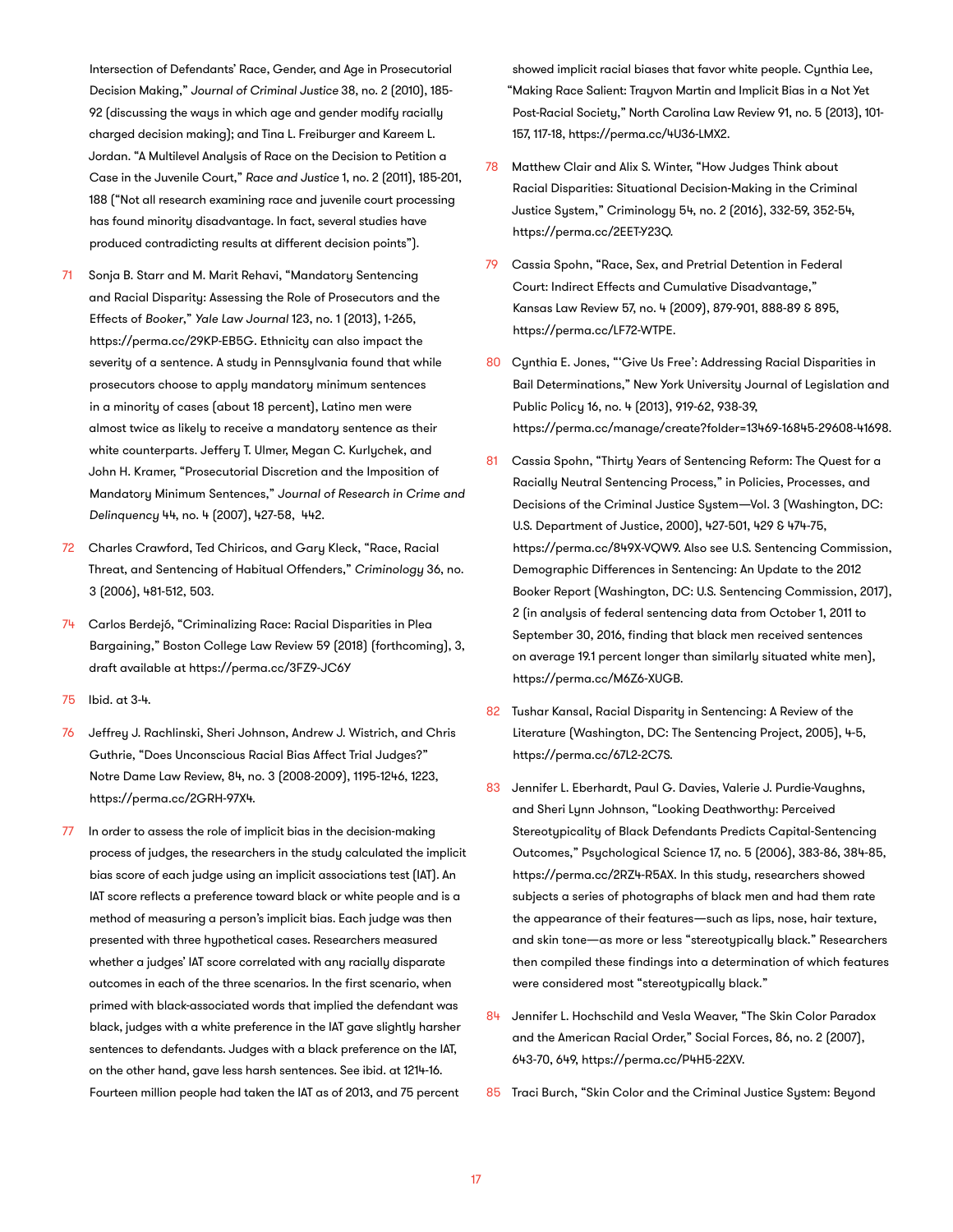Black-White Disparities in Sentencing," Journal of Empirical Legal Studies 12, no. 3 (2015), 395-420, 408. The study also found that light-skinned black men received sentences 20 days shorter than white men. Ibid.

- 86 John R. Sutton, "Structural Bias in the Sentencing of Felony Defendants," Social Science Research 42 no. 5 (2013), 1207-21, 1214- 16 & 1218-19, https://perma.cc/9E9M-MHPG.
- 87 Samuel R. Sommers and Phoebe C. Ellsworth, "How Much Do We Really Know about Race and Juries? A Review of Social Science Theory and Research," Chicago-Kent Law Review 78, no. 3 (2003), 997-1031, 997-1005 (noting the obstacles and benefits of each method of analysis), https://perma.cc/J532-4ZAS; and Nancy J. King, "Postconviction Review of Jury Discrimination: Measuring the Effects of Juror Race on Jury Decisions," Michigan Law Review 92, no. 1 (1993), 63-130, 75-77, https://perma.cc/5HJS-N592.
- 88 Such bias is not limited to white jurors. Studies have found that both black and white mock jurors demonstrate "ingroup/outgroup" bias, judging same-race defendants more favorably than otherrace defendants. See studies collected in Sommers and Ellsworth, "How Much Do We Really Know about Race and Juries? " (2003), at 1017-18. Other studies have found evidence of same-race leniency among black mock jurors. Ibid. at 1019-20.
- 89 Sommers and Ellsworth, "How Much Do We Really Know about Race and Juries? " (2003), at 1013-14 ("Psychologists have suggested that racial bias among [w]hites is more likely when salient norms regarding racism are absent. In such situations, [w]hite perceivers often let their guard down, allowing their behavior to be influenced by anti-[b]lack attitudes and prejudice.") In two experiments conducted by the authors, the white jurors were significantly more likely to vote to convict a black person accused in a case involving a non-race salient fact pattern than in one involving a race salient fact pattern. Ibid. at 1014-16.
- 90 Tara L. Mitchell, Ryann M. Haw, Jeffrey E. Pfeifer, and Christian A. Meissner, "Racial Bias in Mock Juror Decision-Making: A Meta-Analytic Review of Defendant Treatment," Law and Human Behavior 29, no. 6 (2005), 621-37, 627-28. Also see Sommers and Ellsworth, "How Much Do We Really Know about Race and Juries?" (2003).
- 91 Joshua D. Levinson and Danielle Young, "Different Shades of Bias: Skin Tone, Implicit Racial Bias, and Judgments of Ambiguous Evidence," West Virginia Law Review 112 (2010), 307-50, 310-11. In this study, researchers showed mock jurors security camera footage of either a light-skinned or dark-skinned perpetrator, then presented trial evidence and asked them to evaluate just "how much each piece of evidence tended to indicate whether the defendant was guilty or not guilty." They found that mock jurors

who viewed the photo of the dark-skinned perpetrator adjudged the evidence as more indicative of guilt compared to those who viewed the photo of the light-skinned perpetrator.

- 92 See Douglas S. Massey and Nancy A. Denton, American Apartheid: Segregation and the Making of the Underclass, (Cambridge, MA: Harvard University Press, 1993); and William Julius Wilson, The Truly Disadvantaged: The Inner City, the Underclass, and Public Policy (Chicago, IL: University of Chicago Press, 1987).
- 93 For a more in-depth examination of the systemic factors contributing to poverty and inequality and their impact on crime, see generally Wilson, The Truly Disadvantaged (1987); Robert J. Sampson and William Julius Wilson, "Toward a Theory of Race, Crime, and Urban Inequality," in Crime and Inequality, edited by John Hagan and Ruth D. Peterson (Stanford, CA: Stanford University Press, 1995), 37-56; and Tommie Shelby, Dark Ghettos: Injustice, Dissent, and Reform (Cambridge, MA: Harvard University Press, 2016).
- 94 Danielle Corinne Kuhl, Lauren J. Krivo, and Ruth D. Peterson, "Segregation, Racial Structure, and Neighborhood Violent Crime," American Journal of Sociology 114, no. 6 (2009), 1765-1802.
- 95 Danielle Corinne Kuhl, Lauren J. Krivo, and Ruth D. Peterson, "Neighborhood Violent Crime," American Journal of Sociology 114, no. 6 (2009), 1765-1802. On violence in poor communities of color, see Elijah Anderson, Code of the Street: Decency, Violence, and the Moral Life of the Inner City (New York: W. W. Norton & Company, 1999); and Bruce Western, "Lifetimes of Violence in a Sample of Released Prisoners," RSF: The Russell Sage Foundation Journal of the Social Sciences 1, no. 2 (2015), 14-30. A full discussion of these structural factors is beyond the scope of this brief. For a more indepth examination of the systemic factors contributing to poverty and inequality and their impact on crime, see generally Wilson, The Truly Disadvantaged (1987); Sampson and Wilson, "Toward a Theory of Race, Crime, and Urban Inequality" (1995); and Shelby, Dark Ghettos (2016).
- 96 Jessica L. Semega, Kayla R. Fontenot, and Melissa A. Kollar, Income and Poverty in the United States: 2016, (Washington, DC: U.S. Census Bureau, 2017), 12,https://perma.cc/B47L-YK2N. Also see Robert J. Sampson and Janet L. Lauritsen, "Racial and Ethnic Disparities in Crime and Criminal Justice in the United States," Crime and Justice 21, no. 1 (1997), 311-74, 324-30, https://perma.cc/ HZP7-PEZG; and Michael K. Brown, Martin Carnoy, Elliot Currie, et al., Whitewashing Race: The Myth of a Color-Blind Society (Berkeley, CA: University of California Press, 2003), 153-59.
- 97 Black people are arrested at higher rates for violent and property crimes. In 2015, they accounted for 36 percent of violent crime arrests, 28 percent of property crime arrests, and 51 percent of murder and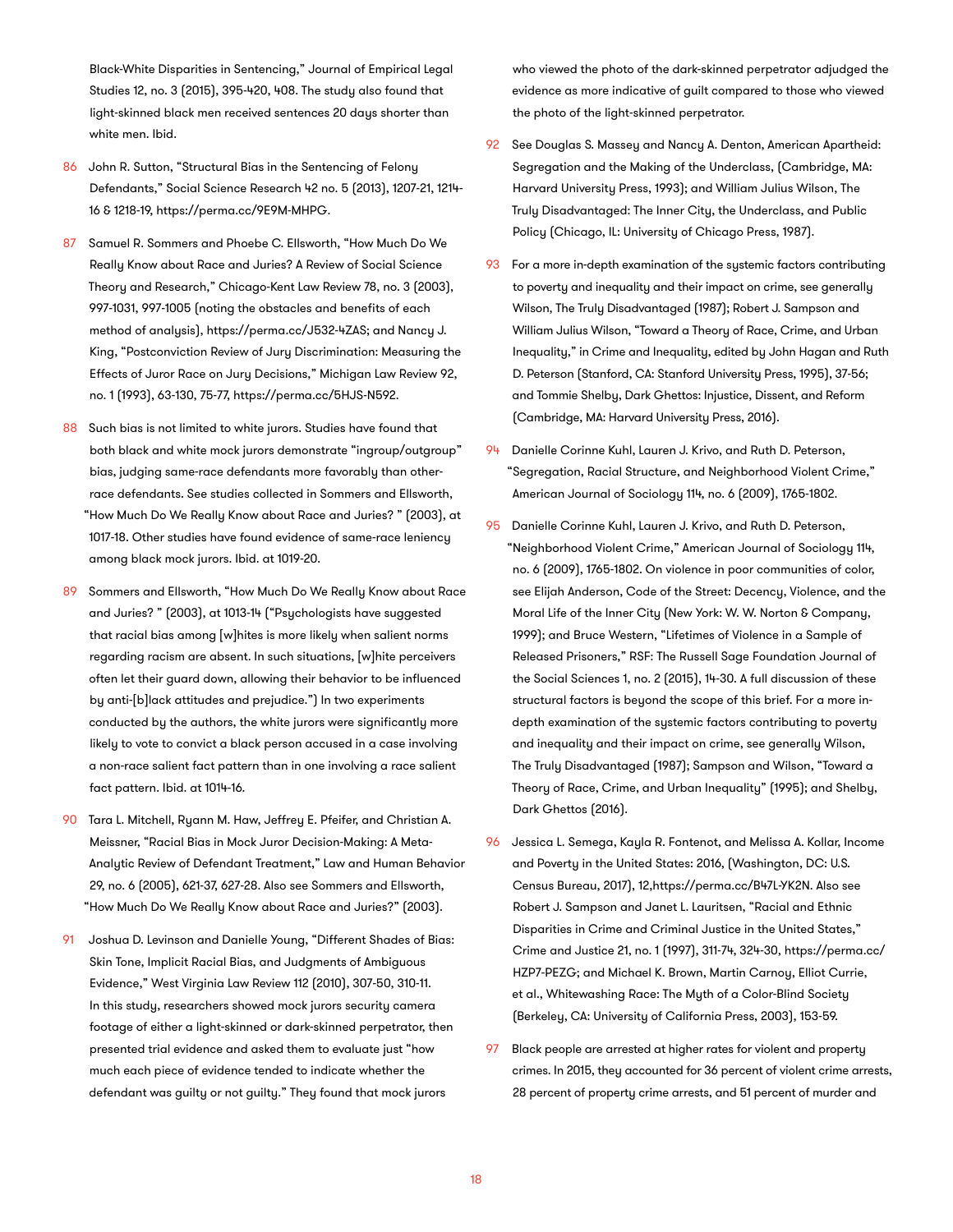non-negligent manslaughter arrests. Nazgol Ghandnoosh, Race and Punishment: Racial Perceptions of Crime and Support for Punitive Policies (Washington, DC: The Sentencing Project, 2014), 20 (citing Federal Bureau of Investigation, "Crime in the United States 2015," table 43A (arrests by race and ethnicity, 2015), https://perma.cc/AKG8-EYNV, https://perma.cc/TA8F-SFEH. Arrest rates are an imperfect measure of actual rates of offending, however, given the history of overpolicing primarily black communities. When comparing arrest rates to imprisonment rates for different offenses, Alfred Blumstein found that in 1991 "[d] ifferential arrest rates accounted for the over-representation of blacks in prison by 89 percent for robbery, 75 percent for burglary, and 50 percent for drug crimes." Ghandnoosh, Race and Punishment (2014), at 21 (citing Alfred Blumstein, "Racial Disproportionality of U.S. Prison Populations Revisited," University of Colorado Law Review 64, no. 3 (1993), 743-60).

98 On education: While 5 percent of white children grow up with a parent who did not graduate from high school, 12 percent of black and 40 percent of Latino children grow up with a parent who did not graduate from high school. American Psychological Association Presidential Task Force on Educational Disparities, Ethnic and Racial Disparities in Education: Psychology's Contributions to Understanding and Reducing Disparities (Washington, DC: American Psychological Association, 2012), 17, https://perma.cc/G87C-X8GB. The quality of education sometimes differs based on the racial composition of a school. A 2007 study showed that white students on average attend schools where 77 percent of the children are white, while black or Latino students typically attend schools where at approximately two-thirds of the students are also black or Latino. Gary Orfield and Chungmei Lee, Historic Reversals, Accelerating Resegregation, and the Need for New Integration Strategies (Los Angeles: The Civil Rights Project/ Proyecto Derechos Civiles, UCLA, 2007), 24-26, https://perma.cc/7ZQH-TS2Y. Approximately twothirds of teachers in predominantly white schools are certified to teach in their subject areas, while only about half of teachers in predominantly black or Latino schools are so certified. APA Task Force, Ethnic and Racial Disparities, (2012), at 17. On unemployment: The unemployment rate for black people in 2016 averaged 8.4 percent, compared to 4.3 percent for white people and 5.8 percent for Latino people. Bureau of Labor Statistics, "Unemployment Rate and Employment-Population Ratio Vary by Race and Ethnicity," January 13, 2017, https://perma.cc/CD29-ZLTE. Unemployment in particular has been linked to a greater likelihood of incarceration, particularly for unemployed black men. Theodore G. Chiricos and William D. Bales, "Unemployment and Punishment: An Empirical Assessment" Criminology 29, no. 4 (1991), 701-24. On household wealth: The median household income for black families in 2016 was

just \$39,490, compared to \$65,041 for white, non-Latino families. Semega, Fontenot, and Kollar, Income and Poverty 2016 (2017), at 5.

- 99 Christopher Wildeman, "Parental Imprisonment, the Prison Boom, and the Concentration of Childhood Disadvantage," Demography 46, no. 2 (2009), 265-80, 270-71.
- 100 Eric Martin, "Hidden Consequences: The Impact of Incarceration on Dependent Children," National Institutes of Justice Journal No. 278, March 2017, https://perma.cc/NN9J-ABF2.
- 101 Todd R. Clear, "The Effects of High Imprisonment Rates on Communities," Crime and Justice 37, no. 1 (2008), 97-132, 111.
- 102 Hedwig Lee, Christopher Wildeman, Emily Wang, et al., "A Heavy Burden: The Cardiovascular Health Consequences of Having a Family Member Incarcerated," American Journal of Public Health 104, no. 3 (2014), 421-27, https://perma.cc/6TGX-8SMT.
- 103 "Collateral consequences are legal and regulatory sanctions and restrictions that limit or prohibit people with criminal records from accessing employment, occupational licensing, housing, voting, education, and other opportunities." Council of State Governments Justice Center, "National Inventory of the Collateral Consequences of Conviction," https://perma.cc/VRZ2-PTH7. On collateral consequences and reentry, see Ram Subramanian, Rebecka Moreno, and Sophia Gebreselassie, Relief in Sight? States Rethink the Collateral Consequences of Criminal Conviction, 2009-2014 (New York: Vera Institute of Justice, 2014), 8 (when issues like mental illness, substance abuse, or lack of vocational skills or education are left unaddressed, the risk of recidivism increases), https://perma.cc/2PTX-QCD7; Michael Pinard, "Reflections and Perspectives on Reentry and Collateral Consequences," Journal of Law and Criminology 100, no. 3 (2010), 1213-24, 1218-22, https://perma.cc/KBN2-2KKQ; and Michael Pinard, "An Integrated Perspective on the Collateral Consequences of Criminal Convictions and Reentry Issues Faced by Formerly Incarcerated Individuals," Boston University Law Review 86, no. 3 (2006), 623-690, https://perma.cc/ZS9L-7BYU. On the negative impact of a criminal record on employment chances, see Devah Pager, "The Mark of a Criminal Record," American Journal of Sociology 108, no. 5 (2003), 937-75, https://perma.cc/27YT-2WEV. Moreover, black men without a record are less likely to find employment than white men with a record, highlighting the way that racial discrimination continues to influence black people outside of the confines of the criminal justice system. See Pager, Western, and Sugie, "Sequencing Disadvantage" (2009); Pager, Marked: Race, Crime and Finding Work (Chicago: University Of Chicago Press, 2009); and Pager, "The Mark of a Criminal Record" (2003).